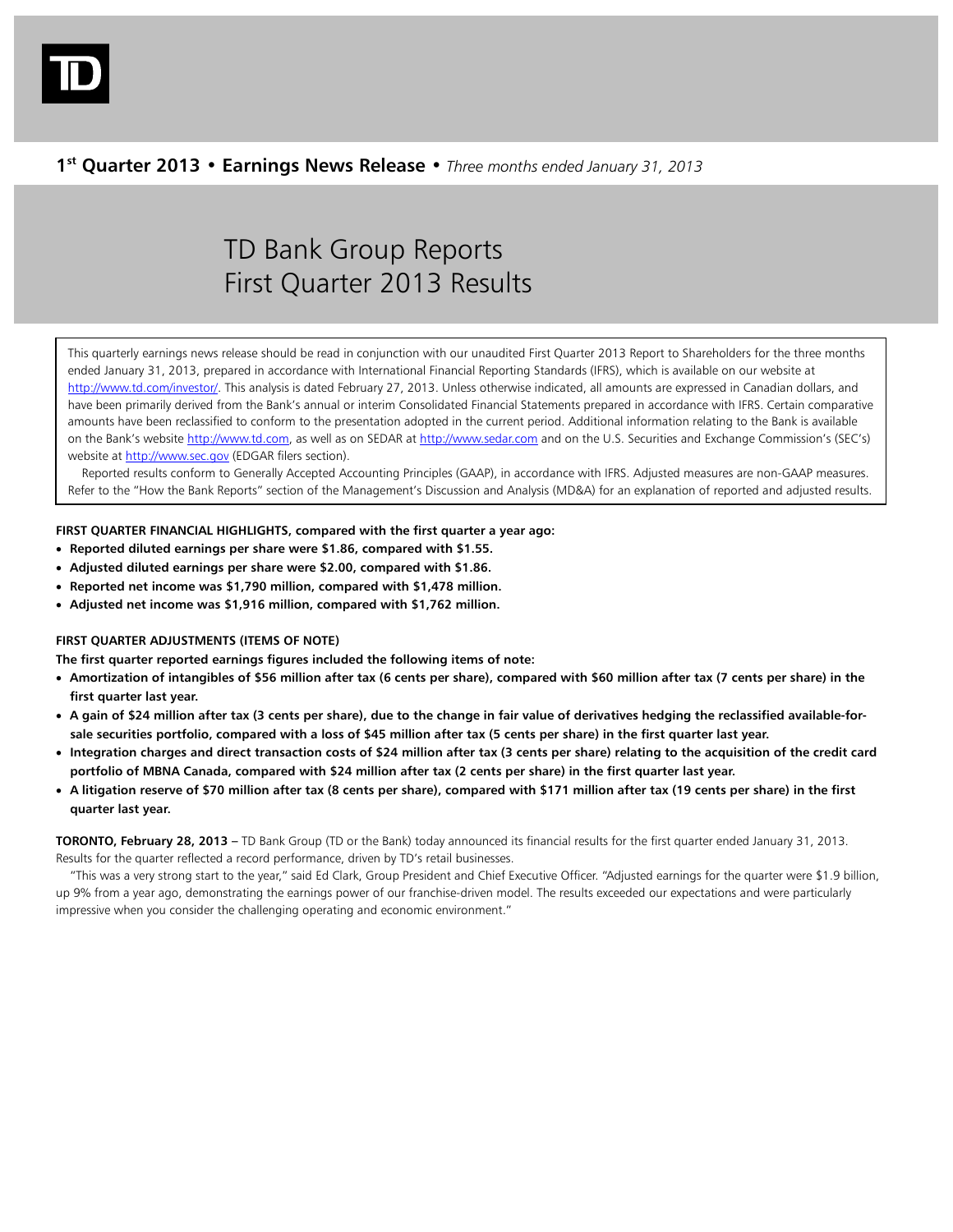#### **Canadian Personal and Commercial Banking**

Canadian Personal and Commercial Banking reported net income was \$920 million in the first quarter. On an adjusted basis, net income was \$944 million, up 11% from the same period last year. Results were driven by good loan and deposit volume growth, favourable credit performance and effective expense management.

 "Canadian Personal and Commercial Banking started 2013 on a strong note," said Tim Hockey, Group Head, Canadian Banking, Auto Finance, and Credit Cards. "Looking ahead, we expect the operating environment will remain challenging. We will continue to invest in a balance of productivity and growth and focus on our service and convenience model to enhance the customer experience to drive business growth."

#### **Wealth and Insurance**

Wealth and Insurance net income for the quarter was \$377 million, up 8% from the same period last year. The Wealth business grew by 15%, driven by higher fee-based revenue from increased client assets. The Insurance business grew by 10%, driven by lower weather-related claims and increased revenue from premiums. TD Ameritrade contributed \$47 million in earnings to the segment, down 15% from the same period last year.

 "Strong asset growth is driving earnings growth in our Wealth business, despite low trading volumes and the low interest rate environment," said Mike Pedersen, Group Head, Wealth Management, Insurance, and Corporate Shared Services. "In our Insurance business, our core business fundamentals remain strong and we expect to build on this good start to the year."

#### **U.S. Personal and Commercial Banking**

U.S. Personal and Commercial Banking reported net income was US\$316 million in the first quarter. On an adjusted basis, net income was US\$387 million, up 12% from the same period last year. Results were driven primarily by strong organic growth in loans and deposits and securities gains. "TD Bank, America's Most Convenient Bank, had a very good first quarter," said Bharat Masrani, Group Head, U.S. Personal and Commercial

Banking. "We delivered excellent lending growth, strong earnings and improved productivity in the face of a challenging operating environment."

#### **Wholesale Banking**

Wholesale Banking posted net income of \$159 million for the quarter, a decrease of 18% from the same period last year. The decrease was primarily due to reduced trading-related revenue from fixed income businesses, partially offset by improved credit origination fees.

 "It was a soft start to the year, despite good client-related activity," said Bob Dorrance, Group Head, Wholesale Banking. "We expect to capitalize on increased market activity in originations, M&A and advisory as macroeconomic conditions stabilize."

#### **Capital**

TD's Common Equity Tier 1 ratio on a Basel III "all-in" basis was 8.8%.

### **Conclusion**

"Today we announced a dividend increase of 4 cents per common share, payable in April, demonstrating the Board's confidence in TD's ability to deliver sustainable earnings growth and consistent with our stated aim to increase the dividend payout ratio over time," said Clark. "Overall we were very pleased with our strong start to 2013, and we're encouraged by signs of improvement in the global economy. However, we remain cautious as slowing growth and the low interest rate environment impact our businesses. We will continue to strategically invest in our businesses while prudently managing our expense growth."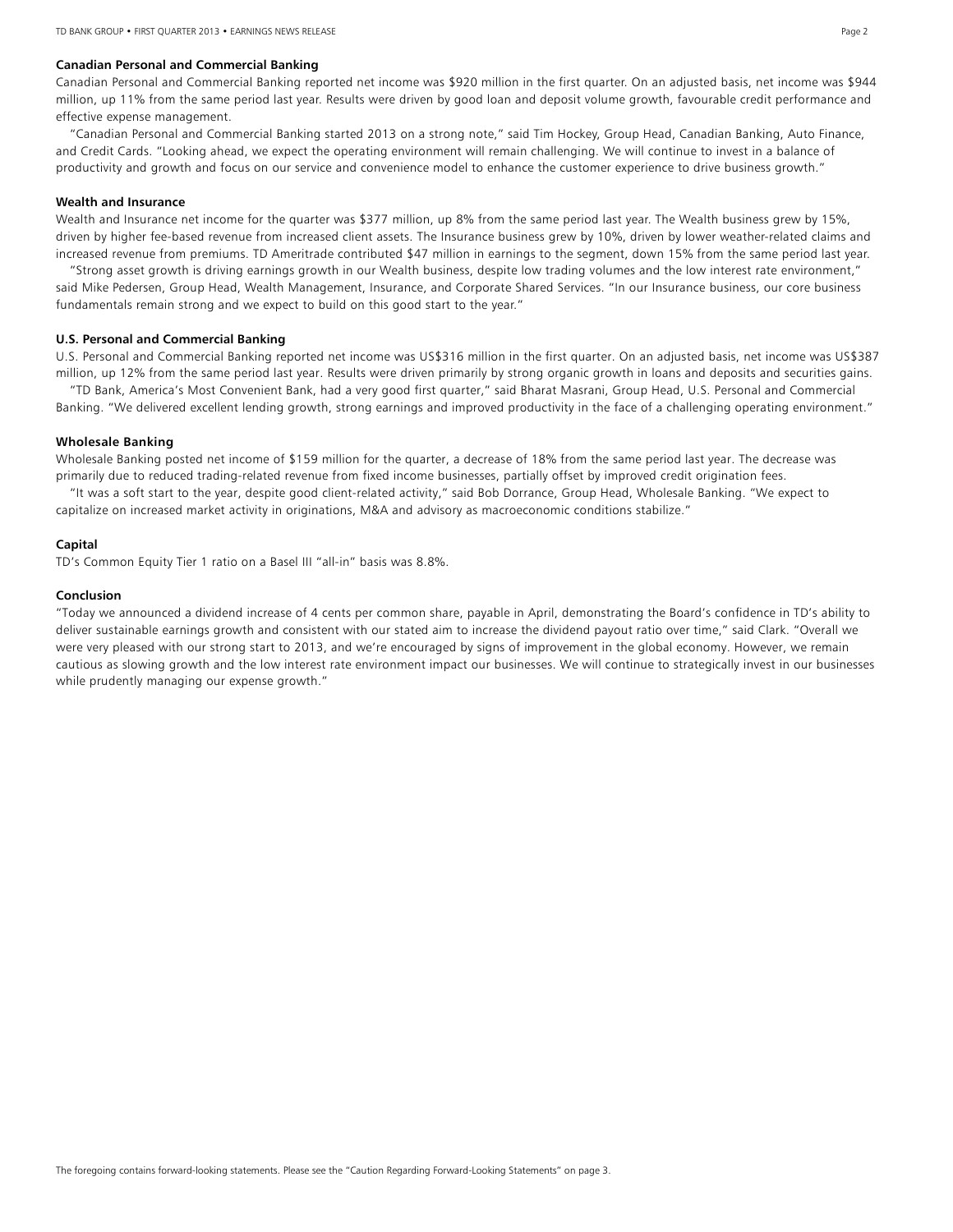#### *Caution Regarding Forward-Looking Statements*

From time to time, the Bank makes written and/or oral forward-looking statements, including in this document, in other filings with Canadian regulators or the U.S. Securities and Exchange Commission, and in other communications. In addition, representatives of the Bank may make forward-looking statements orally to analysts, investors, the media and others. All such statements are made pursuant to the "safe harbour" provisions of, and are intended to be forward-looking statements under, applicable Canadian and U.S. securities legislation, including the *U.S. Private Securities Litigation Reform Act of 1995*. Forward-looking statements include, but are not limited to, statements made in this document, the Management's Discussion and Analysis in the Bank's 2012 Annual Report ("2012 MD&A") under the headings "Economic Summary and Outlook", for each business segment "Business Outlook and Focus for 2013" and in other statements regarding the Bank's objectives and priorities for 2013 and beyond and strategies to achieve them, and the Bank's anticipated financial performance. Forward-looking statements are typically identified by words such as "will", "should", "believe", "expect", "anticipate", "intend", "estimate", "plan", "may", and "could".

 By their very nature, these statements require the Bank to make assumptions and are subject to inherent risks and uncertainties, general and specific. Especially in light of the uncertainty related to the financial, economic, political, and regulatory environments, such risks and uncertainties – many of which are beyond the Bank's control and the effects of which can be difficult to predict – may cause actual results to differ materially from the expectations expressed in the forward-looking statements. Risk factors that could cause such differences include: credit, market (including equity, commodity, foreign exchange, and interest rate), liquidity, operational (including technology), reputational, insurance, strategic, regulatory, legal, environmental, capital adequacy, and other risks, all of which are discussed in the 2012 MD&A. Examples of such risk factors include the impact of recent U.S. legislative developments, as discussed under "Significant Events in 2012" in the "Financial Results Overview" section of the 2012 MD&A; changes to and new interpretations of capital and liquidity guidelines and reporting instructions; changes to the Bank's credit ratings; increased funding costs for credit due to market illiquidity and competition for funding; the failure of third parties to comply with their obligations to the Bank or its affiliates relating to the care and control of information and disruptions in the Bank's information technology, internet, network access or other voice or data communications systems or services; and the overall difficult litigation environment, including in the United States. We caution that the preceding list is not exhaustive of all possible risk factors and other factors could also adversely affect the Bank's results. For more detailed information, please see the "Risk Factors and Management" section of the 2012 MD&A. All such factors should be considered carefully, as well as other uncertainties and potential events, and the inherent uncertainty of forward-looking statements, when making decisions with respect to the Bank and we caution readers not to place undue reliance on the Bank's forwardlooking statements.

 Material economic assumptions underlying the forward-looking statements contained in this document are set out in the 2012 MD&A under the headings "Economic Summary and Outlook", as updated in this document; for each business segment, "Business Outlook and Focus for 2013", as updated in this document under the headings "Business Outlook".

 Any forward-looking statements contained in this document represent the views of management only as of the date hereof and are presented for the purpose of assisting the Bank's shareholders and analysts in understanding the Bank's financial position, objectives and priorities and anticipated financial performance as at and for the periods ended on the dates presented, and may not be appropriate for other purposes. The Bank does not undertake to update any forward-looking statements, whether written or oral, that may be made from time to time by or on its behalf, except as required under applicable securities legislation.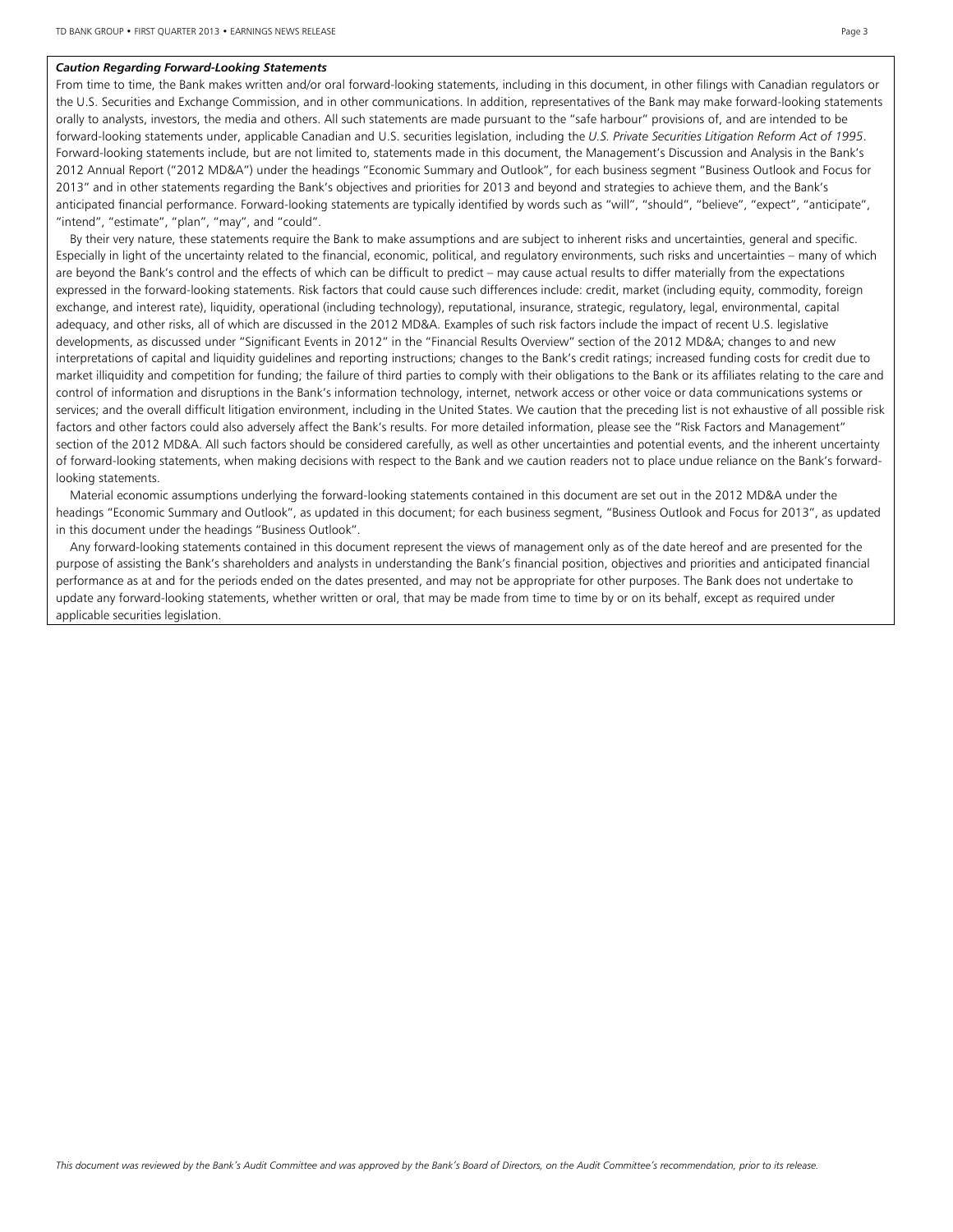| <b>TABLE 1: FINANCIAL HIGHLIGHTS</b>                                                 |               |               |            |      |                            |  |
|--------------------------------------------------------------------------------------|---------------|---------------|------------|------|----------------------------|--|
| (millions of Canadian dollars, except as noted)                                      |               |               |            |      | For the three months ended |  |
|                                                                                      | January 31    |               | October 31 |      | January 31                 |  |
|                                                                                      | 2013          |               | 2012       |      | 2012                       |  |
| <b>Results of operations</b>                                                         |               |               |            |      |                            |  |
| Total revenue                                                                        | \$<br>5,971   | \$            | 5,889      | \$   | 5,642                      |  |
| Provision for credit losses                                                          | 385           |               | 565        |      | 404                        |  |
| Non-interest expenses                                                                | 3,495         |               | 3,606      |      | 3,549                      |  |
| Net income - reported                                                                | 1,790         |               | 1,597      |      | 1,478                      |  |
| Net income $-$ adjusted <sup>1</sup>                                                 | 1,916         |               | 1,757      |      | 1,762                      |  |
| Economic profit <sup>2</sup>                                                         | 832           |               | 703        |      | 782                        |  |
| Return on common equity - reported                                                   | 15.3          | $\%$          | 14.0       | %    | 14.0 %                     |  |
| Return on common equity – adjusted <sup>2</sup>                                      | 16.4 %        |               | 15.5       | %    | 16.8 %                     |  |
| <b>Financial position</b>                                                            |               |               |            |      |                            |  |
| Total assets <sup>3</sup>                                                            | \$<br>818,482 | \$            | 811,106    | \$   | 779,144                    |  |
| Total equity                                                                         | 49,780        |               | 49,000     |      | 45,548                     |  |
| Total risk-weighted assets <sup>4</sup>                                              | 274,445       |               | 245,875    |      | 243,642                    |  |
| <b>Financial ratios</b>                                                              |               |               |            |      |                            |  |
| Efficiency ratio - reported                                                          | 58.5          | $\%$          | 61.2       | %    | 62.9 %                     |  |
| Efficiency ratio - adjusted <sup>1</sup>                                             | 55.6          | $\%$          | 59.0       | $\%$ | 55.3 %                     |  |
| Common Equity Tier 1 capital to risk weighted assets <sup>5</sup>                    | 8.8 %         |               | n/a        |      | n/a                        |  |
| Tier 1 capital to risk weighted assets <sup>4</sup>                                  | 10.9 %        |               | 12.6 %     |      | 11.6 %                     |  |
| Provision for credit losses as a % of net average loans and acceptances <sup>6</sup> | 0.35 %        |               | 0.54%      |      | 0.38 %                     |  |
| Common share information - reported (dollars)                                        |               |               |            |      |                            |  |
| Per share earnings                                                                   |               |               |            |      |                            |  |
| <b>Basic</b>                                                                         | \$<br>1.87    | \$            | 1.67       | \$   | 1.56                       |  |
| Diluted                                                                              | 1.86          |               | 1.66       |      | 1.55                       |  |
| Dividends per share                                                                  | 0.77          |               | 0.77       |      | 0.68                       |  |
| Book value per share                                                                 | 48.78         |               | 48.17      |      | 45.00                      |  |
| Closing share price                                                                  | 83.29         |               | 81.23      |      | 77.54                      |  |
| Shares outstanding (millions)                                                        |               |               |            |      |                            |  |
| Average basic                                                                        | 916.8         |               | 912.4      |      | 901.1                      |  |
| Average diluted                                                                      | 922.6         |               | 920.0      |      | 909.2                      |  |
| End of period                                                                        | 920.5         |               | 916.1      |      | 903.7                      |  |
| Market capitalization (billions of Canadian dollars)                                 | \$<br>76.7    | \$            | 74.4       | \$   | 70.1                       |  |
| Dividend yield                                                                       | 3.7           | $\frac{0}{0}$ | 3.6 %      |      | 3.6%                       |  |
| Dividend payout ratio                                                                | 41.2 %        |               | 46.1 %     |      | 43.7 %                     |  |
| Price to earnings ratio                                                              | 11.8          |               | 12.0       |      | 12.3                       |  |
| Common share information - adjusted (dollars) <sup>1</sup>                           |               |               |            |      |                            |  |
| Per share earnings                                                                   |               |               |            |      |                            |  |
| <b>Basic</b>                                                                         | \$<br>2.01    | \$            | 1.84       | \$   | 1.87                       |  |
| Diluted                                                                              | 2.00          |               | 1.83       |      | 1.86                       |  |
| Dividend payout ratio                                                                | 38.3          | $\%$          | 41.7 %     |      | 36.3 %                     |  |
| Price to earnings ratio                                                              | 11.0          |               | 10.9       |      | 11.1                       |  |

 $\frac{1}{2}$  Adjusted measures are non-GAAP measures. Refer to the "How The Bank Reports" section for an explanation of reported and adjusted results.<br><sup>2</sup> Economic profit and adjusted return on common equity are non-GAAP fin

<sup>3</sup> Certain comparative amounts have been reclassified to conform to the presentation adopted in the current period.

4 Effective Q1 2013, amounts are calculated in accordance with the Basel III regulatory framework, and are presented based on the "all-in" methodology. Prior to Q1 2013, amounts were calculated in accordance with the Basel II regulatory framework.

<sup>5</sup> Effective Q1 2013, the Bank implemented the Basel III regulatory framework. As a result, the Bank began reporting the Common Equity Tier 1 capital measure, in accordance with the "all-in" methodology.

<sup>6</sup> Excludes acquired credit-impaired loans and debt securities classified as loans. For additional information on acquired credit-impaired loans, see the "Credit Portfolio Quality" section of this document and Note 5 to the Interim Consolidated Financial Statements. For additional information on debt securities classified as loans, see the "Exposure to Non-agency Collateralized Mortgage Obligations" discussion and tables in the "Credit Portfolio Quality" section of this document and Note 5 to the Interim Consolidated Financial Statements.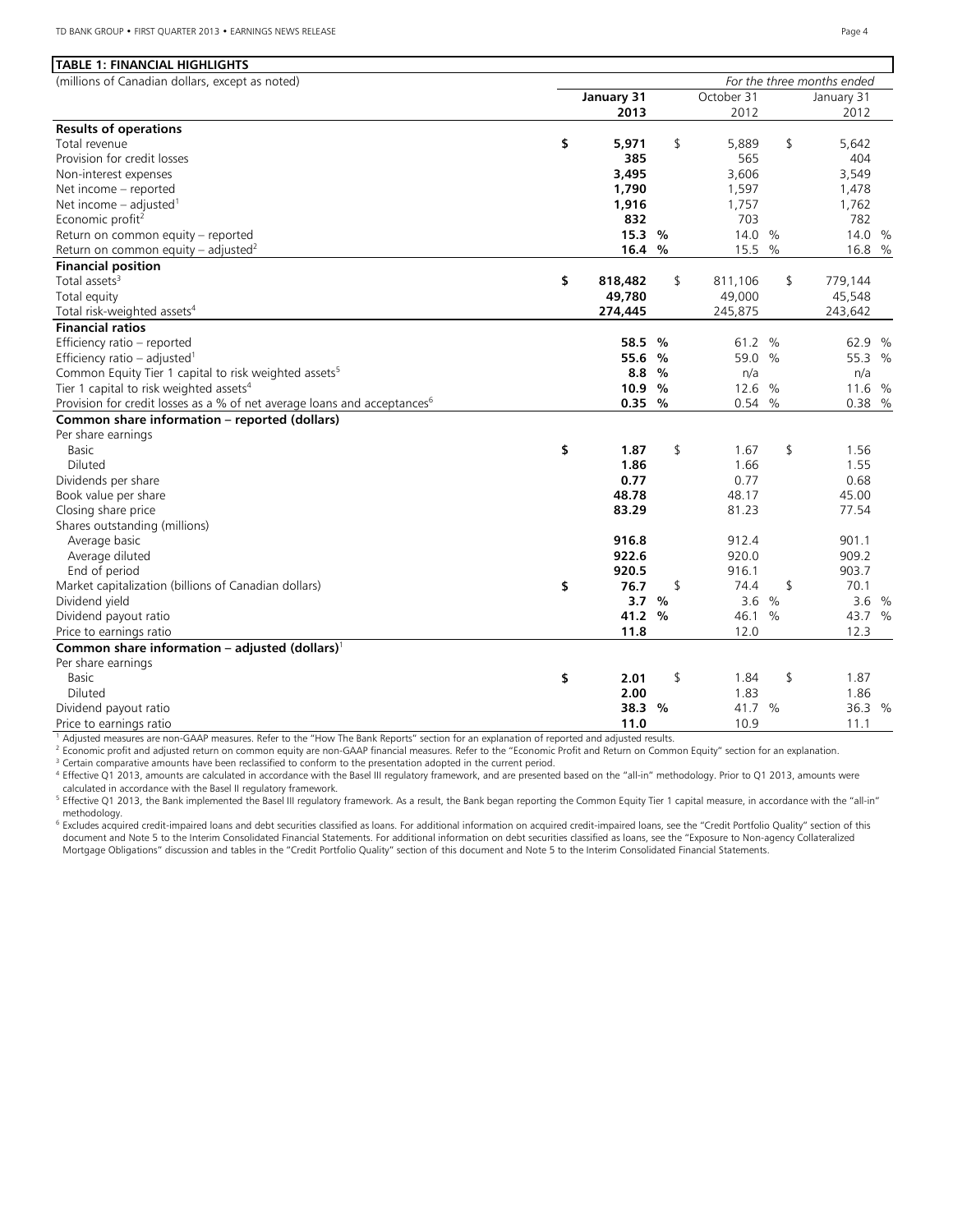# **HOW WE PERFORMED**

# **How the Bank Reports**

The Bank prepares its Interim Consolidated Financial Statements in accordance with IFRS and refers to results prepared in accordance with IFRS as "reported" results. The Bank also utilizes non-GAAP financial measures to arrive at "adjusted" results to assess each of its businesses and to measure overall Bank performance. To arrive at adjusted results, the Bank removes "items of note", net of income taxes, from reported results. The items of note relate to items which management does not believe are indicative of underlying business performance. The Bank believes that adjusted results provide the reader with a better understanding of how management views the Bank's performance. The items of note are listed in the table on the following page. As explained, adjusted results are different from reported results determined in accordance with IFRS. Adjusted results, items of note, and related terms used in this document are not defined terms under IFRS and, therefore, may not be comparable to similar terms used by other issuers.

| TABLE 2: OPERATING RESULTS - REPORTED                                   |                            |            |  |            |     |            |  |  |  |  |
|-------------------------------------------------------------------------|----------------------------|------------|--|------------|-----|------------|--|--|--|--|
| (millions of Canadian dollars)                                          | For the three months ended |            |  |            |     |            |  |  |  |  |
|                                                                         |                            | January 31 |  | October 31 |     | January 31 |  |  |  |  |
|                                                                         |                            | 2013       |  | 2012       |     | 2012       |  |  |  |  |
| Net interest income                                                     | \$                         | 3,846      |  | $3,842$ \$ |     | 3,687      |  |  |  |  |
| Non-interest income                                                     |                            | 2,125      |  | 2,047      |     | 1,955      |  |  |  |  |
| Total revenue                                                           |                            | 5,971      |  | 5,889      |     | 5,642      |  |  |  |  |
| Provision for credit losses                                             |                            | 385        |  | 565        |     | 404        |  |  |  |  |
| Non-interest expenses                                                   |                            | 3,495      |  | 3,606      |     | 3,549      |  |  |  |  |
| Income before income taxes and equity in net income of an               |                            |            |  |            |     |            |  |  |  |  |
| investment in associate                                                 |                            | 2,091      |  | 1.718      |     | 1,689      |  |  |  |  |
| Provision for income taxes                                              |                            | 360        |  | 178        |     | 272        |  |  |  |  |
| Equity in net income of an investment in associate, net of income taxes |                            | 59         |  | 57         |     | 61         |  |  |  |  |
| Net income - reported                                                   |                            | 1,790      |  | 1,597      |     | 1,478      |  |  |  |  |
| Preferred dividends                                                     |                            | 49         |  | 49         |     | 49         |  |  |  |  |
| Net income available to common shareholders and                         |                            |            |  |            |     |            |  |  |  |  |
| non-controlling interests in subsidiaries                               | S                          | $1,741$ \$ |  | $1,548$ \$ |     | 1,429      |  |  |  |  |
| Attributable to:                                                        |                            |            |  |            |     |            |  |  |  |  |
| <b>Non-controlling interests</b>                                        |                            | $26 \quad$ |  | 26         | -\$ | 26         |  |  |  |  |
| <b>Common shareholders</b>                                              |                            | 1.715      |  | 1,522      |     | 1,403      |  |  |  |  |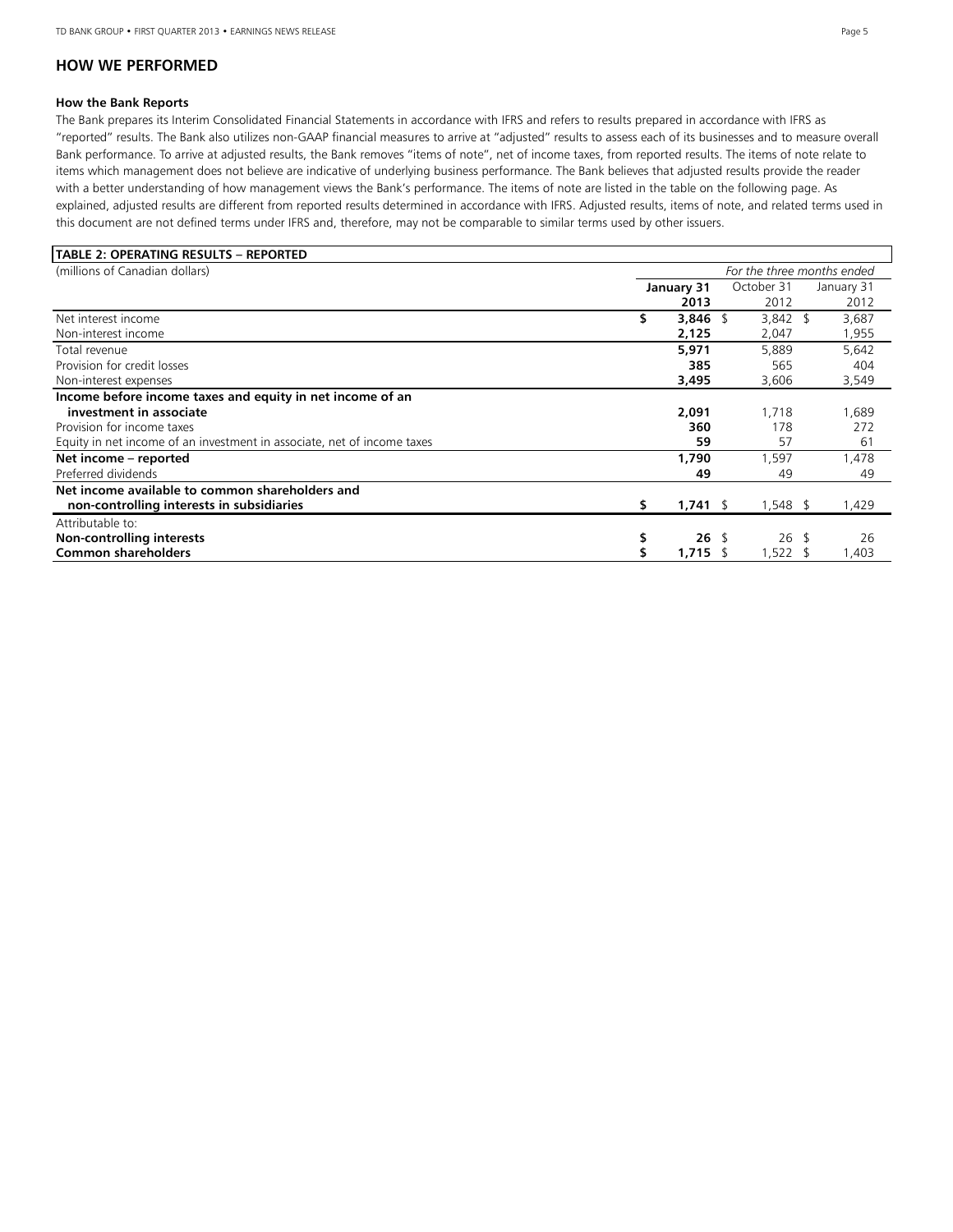#### **TABLE 3: NON-GAAP FINANCIAL MEASURES – RECONCILIATION OF ADJUSTED TO REPORTED NET INCOME**

| (millions of Canadian dollars)                                                                                                                                                                 |                        |  |            | For the three months ended |
|------------------------------------------------------------------------------------------------------------------------------------------------------------------------------------------------|------------------------|--|------------|----------------------------|
|                                                                                                                                                                                                | January 31             |  | October 31 | January 31                 |
|                                                                                                                                                                                                | 2013                   |  | 2012       | 2012                       |
| Operating results - adjusted                                                                                                                                                                   |                        |  |            |                            |
| Net interest income <sup>1</sup>                                                                                                                                                               | \$<br>3,846 $\sqrt{5}$ |  | $3,842$ \$ | 3,701                      |
| Non-interest income <sup>2</sup>                                                                                                                                                               | 2,094                  |  | 2,084      | 2,009                      |
| Total revenue                                                                                                                                                                                  | 5,940                  |  | 5,926      | 5,710                      |
| Provision for credit losses <sup>3</sup>                                                                                                                                                       | 385                    |  | 511        | 445                        |
| Non-interest expenses <sup>4</sup>                                                                                                                                                             | 3,300                  |  | 3,493      | 3,158                      |
| Income before income taxes and equity in net income of an                                                                                                                                      |                        |  |            |                            |
| investment in associate                                                                                                                                                                        | 2,255                  |  | 1,922      | 2,107                      |
| Provision for income taxes <sup>5</sup>                                                                                                                                                        | 411                    |  | 236        | 421                        |
| Equity in net income of an investment in associate, net of income taxes <sup>6</sup>                                                                                                           | 72                     |  | 71         | 76                         |
| Net income - adjusted                                                                                                                                                                          | 1,916                  |  | 1,757      | 1,762                      |
| Preferred dividends                                                                                                                                                                            | 49                     |  | 49         | 49                         |
| Net income available to common shareholders and                                                                                                                                                |                        |  |            |                            |
| non-controlling interests in subsidiaries - adjusted                                                                                                                                           | 1,867                  |  | 1,708      | 1,713                      |
| Attributable to:                                                                                                                                                                               |                        |  |            |                            |
| Non-controlling interests in subsidiaries, net of income taxes                                                                                                                                 | 26                     |  | 26         | 26                         |
| Net income available to common shareholders - adjusted                                                                                                                                         | 1,841                  |  | 1,682      | 1.687                      |
| Adjustments for items of note, net of income taxes                                                                                                                                             |                        |  |            |                            |
| Amortization of intangibles <sup>7</sup>                                                                                                                                                       | (56)                   |  | (60)       | (60)                       |
| Fair value of derivatives hedging the reclassified available-for-sale securities portfolio <sup>8</sup>                                                                                        | 24                     |  | (35)       | (45)                       |
| Integration charges and direct transaction costs relating to U.S. Personal and Commercial Banking                                                                                              |                        |  |            |                            |
| acquisitions <sup>9</sup>                                                                                                                                                                      |                        |  |            | (9)                        |
| Fair value of credit default swaps hedging the corporate loan book, net of provision for credit losses <sup>10</sup>                                                                           |                        |  |            | (1)                        |
| Integration charges, direct transaction costs, and changes in fair value of contingent consideration                                                                                           |                        |  |            |                            |
| relating to the Chrysler Financial acquisition <sup>11</sup>                                                                                                                                   |                        |  | (3)        | (5)                        |
| Integration charges and direct transaction costs relating to the acquisition of the credit card portfolio of                                                                                   |                        |  |            |                            |
| MBNA Canada <sup>12</sup>                                                                                                                                                                      | (24)                   |  | (25)       | (24)                       |
| Litigation reserve <sup>13</sup>                                                                                                                                                               | (70)                   |  |            | (171)                      |
| Reduction of allowance for incurred but not identified credit losses <sup>14</sup>                                                                                                             |                        |  |            | 31                         |
| Impact of Superstorm Sandy <sup>15</sup>                                                                                                                                                       |                        |  | (37)       |                            |
| Total adjustments for items of note                                                                                                                                                            | (126)                  |  | (160)      | (284)                      |
| Net income available to common shareholders - reported                                                                                                                                         | \$<br>$1.715$ \$       |  | $1,522$ \$ | 1.403                      |
| Adjusted net interest income excludes the following items of note: first quarter 2012 - \$14 million (net of tax, \$10 million) of certain charges against revenue related to promotional-rate |                        |  |            |                            |

Adjusted net interest income excludes the following items of note: first quarter 2012 – \$14 million (net of tax, \$10 million) of certain charges against revenue related to promotional-rate card origination activities, as explained in footnote 12.

2 Adjusted non-interest income excludes the following items of note: *first quarter 2013* – \$31 million gain due to change in fair value of derivatives hedging the reclassified available-for-sale (AFS) securities portfolio, as explained in footnote 8; *fourth quarter 2012* – \$1 million loss due to change in fair value of credit default swaps (CDS) hedging the corporate loan book, as explained in footnote 10; \$33 million loss due to change in fair value of derivatives hedging the reclassified AFS securities portfolio; \$2 million loss due to change in fair value of contingent consideration relating to Chrysler Financial, as explained in footnote 11; \$1 million loss due to the impact of Superstorm Sandy, as explained in footnote 15; *first quarter 2012 –* \$2 million loss due to change in fair value of CDS hedging the corporate loan book; \$53 million loss due to change in fair value of derivatives hedging the reclassified AFS securities portfolio; \$1 million

gain due to change in fair value of contingent consideration relating to Chrysler Financial.<br>Adjusted provision for credit losses (PCL) excludes the following items of note: fourth quarter 2012 – \$54 million loss due to th first quarter 2012 – \$41 million in reduction of allowance for incurred but not identified credit losses in Canadian Personal and Commercial Banking and Wholesale Banking, as explained in

- footnote 14.<br>Adjusted non-interest expenses excludes the following items of note: *first quarter 2013* \$66 million amortization of intangibles, as explained in footnote 7; \$32 million of integration charges and direct transaction costs relating to the acquisition of the credit card portfolio of MBNA Canada, as explained in footnote 12; \$97 million of charges related to a litigation reserve, as explained in footnote 13; *fourth quarter 2012* - \$69 million amortization of intangibles; \$4 million of integration charges and direct transaction costs relating to the Chrysler Financial acquisition, as explained in footnote 11; \$33 million of integration charges and direct transaction costs relating to the acquisition of the credit card portfolio of MBNA Canada; \$7 million due to the impact of Superstorm Sandy, as explained in footnote 15; *first quarter 2012* – \$70 million amortization of intangibles; \$11 million of integration charges related to U.S. Personal and Commercial Banking acquisitions, as explained in footnote 9; \$7 million of integration charges and direct transaction costs relating to the Chrysler Financial acquisition; \$18 million of integration charges and direct transaction costs relating to the acquisition of the credit card portfolio of MBNA Canada; \$285 million of charges related to a litigation reserve.<br>For a reconciliation between reported and a
- 
- table in the "Income Taxes" section of this document.<br>Adjusted equity in net income of an investment in associate excludes the following items of note: *first quarter 2013* \$13 million amortization of intangibles, as exp
- Amortization of intangibles primarily relates to the TD Banknorth acquisition in 2005 and its privatization in 2007, the acquisitions by TD Banknorth of Hudson United Bancorp in 2006 and Interchange Financial Services in 2007, the Commerce acquisition in 2008, the amortization of intangibles included in equity in net income of TD Ameritrade, and the acquisition of the credit card portfolio of MBNA Canada in 2012. Amortization of software is recorded in amortization of intangibles; however, amortization of software is not included for purposes of items<br>of note, which only includes amorti
- During 2008, as a result of deterioration in markets and severe dislocation in the credit market, the Bank changed its trading strategy with respect to certain trading debt securities. Since the Bank no longer intended to actively trade in these debt securities, the Bank reclassified these debt securities from trading to the AFS category effective August 1, 2008. As part of the Bank's trading strategy, these debt securities are economically hedged, primarily with CDS and interest rate swap contracts. This includes foreign exchange translation exposure related to the debt securities portfolio and the derivatives hedging it. These derivatives are not eligible for reclassification and are recorded on a fair value basis with changes in fair value recorded in the period's earnings. Management believes that this asymmetry in the accounting treatment between derivatives and the reclassified debt securities results in volatility in earnings from period to period that is not indicative of the economics of the underlying business performance in Wholesale Banking. Commencing in the second quarter of 2011, the Bank may from time to time replace securities within the portfolio to best utilize the initial, matched fixed term funding. As a result, the derivatives are accounted for on an accrual basis in Wholesale Banking and the gains and losses related to the derivatives in excess of the accrued amounts are reported in the Corporate segment. Adjusted results of the Bank exclude the gains and losses of the derivatives in excess of the accrued amount.<br>As a result of U.S. Personal and Commercial Banking acquisitions, the Bank incurred integration charges that ansaction costs. Integration charges consist of costs related to
- information technology, employee retention, external professional consulting charges, marketing (including customer communication and rebranding), integration-related travel costs, employee severance costs, the costs of amending certain executive employment and award agreements, contract termination fees and the write-down of long-lived assets due to impairment. Direct transaction costs are expenses directly incurred in effecting a business combination and consist primarily of finders' fees, advisory fees, and legal fees. Integration charges were driven by the South Financial and FDIC-assisted acquisitions and there were no direct transaction costs recorded. The first quarter 2012 was the last quarter U.S. Personal and
- Commercial Banking included any further FDIC-assisted and South Financial related integration charges or direct transaction costs as an item of note.<br>The Bank purchases CDS to hedge the credit risk in Wholesale Banking's c with changes in fair value recognized in current period's earnings. The related loans are accounted for at amortized cost. Management believes that this asymmetry in the accounting treatment between CDS and loans would result in periodic profit and loss volatility which is not indicative of the economics of the corporate loan portfolio or the underlying business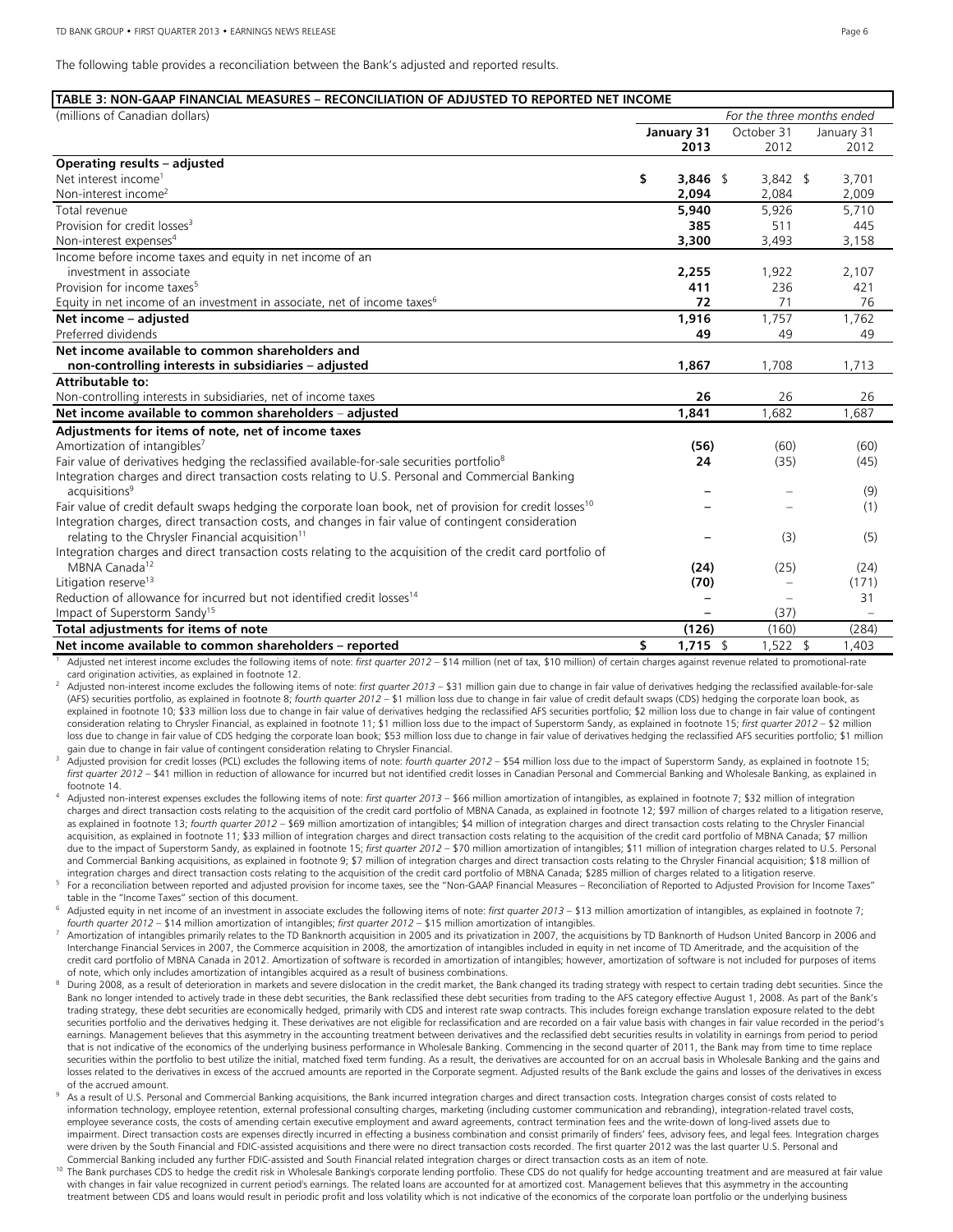performance in Wholesale Banking. As a result, the CDS are accounted for on an accrual basis in Wholesale Banking and the gains and losses on the CDS, in excess of the accrued cost, are reported in the Corporate segment. Adjusted earnings exclude the gains and losses on the CDS in excess of the accrued cost. When a credit event occurs in the corporate loan book that has

- an associated CDS hedge, the PCL related to the portion that was hedged via the CDS is netted against this item of note.<br><sup>11</sup> As a result of the Chrysler Financial acquisition in Canada and the U.S., the Bank incurred inte as a result of changes in fair value of contingent consideration. Integration charges consist of costs related to information technology, employee retention, external professional consulting charges, marketing (including customer communication and rebranding), integration-related travel costs, employee severance costs, the cost of amending certain executive employment and award agreements, contract termination fees, and the write-down of long-lived assets due to impairment. Direct transaction costs are expenses directly incurred in effecting a business combination and consist primarily of finders' fees, advisory fees, and legal fees. Contingent consideration is defined as part of the purchase agreement, whereby the Bank is required to pay additional cash consideration in the event that amounts realized on certain assets exceed a pre-established threshold. Contingent consideration is recorded at fair value on the date of acquisition. Changes in fair value subsequent to acquisition are recorded in the Consolidated Statement of Income. Adjusted earnings exclude the gains and losses on contingent consideration in excess of the acquisition date fair value. While integration charges and direct transaction costs related to this acquisition were incurred for both Canada and the U.S., the majority of these charges relate to integration initiatives undertaken for U.S. Personal and Commercial Banking.<br>As a result of the acquisition of the credit card portfolio of MBNA Canada, as well as certain other assets a
- Integration charges consist of costs related to information technology, employee retention, external professional consulting charges, marketing (including customer communication, rebranding and certain charges against revenue related to promotional-rate card origination activities), integration-related travel costs, employee severance costs, the cost of amending certain executive employment and award agreements, contract termination fees, and the write-down of long-lived assets due to impairment. The Bank's integration charges related to the acquisition of the credit card portfolio of MBNA Canada were higher than anticipated when the transaction was first announced. The elevated spending was primarily due to additional costs incurred (other than the amounts capitalized) to build out technology platforms for the business. Direct transaction costs are expenses directly incurred in effecting the business combination and consist primarily of finders' fees, advisory fees and legal fees. Integration charges and direct transaction costs related to this acquisition were incurred by Canadian Personal and<br>Commercial Banking.
- <sup>13</sup> The Bank took prudent steps to determine in accordance with applicable accounting standards that litigation provisions were required in the following relevant periods. In the first quarter of 2012, the Bank determined that the litigation provision of \$285 million (\$171 million after tax) was required as a result of certain adverse judgments in the U.S. during the quarter as well as settlements reached following the quarter. In the current quarter, the Bank further reassessed its litigation provisions and determined that an additional increase in the litigation provision of \$97 million (\$70 million after tax) was required as a result of recent developments and settlements reached in the U.S., having considered these factors as well as other related or analogous
- litigation cases.<br><sup>14</sup> Excluding the impact related to the credit card portfolio of MBNA Canada and other consumer loan portfolios (which is recorded in Canadian Personal and Commercial Banking), "Reduction of allowance for incurred but not identified credit losses", formerly known as "General allowance increase (release) in Canadian Personal and Commercial Banking and Wholesale Banking" was \$41 million (net of tax, \$31 million) in the first quarter 2012, which was attributable to the Wholesale Banking and non-MBNA related Canadian Personal and Commercial Banking loan portfolios. Beginning in 2013, the change in the "allowance for incurred but not identified credit losses" in the normal course of business will be included in Corporate segment net income
- and will no longer be recorded as an item of note.<br>The Bank provided \$62 million (net of tax, \$37 million) in the fourth quarter 2012 for certain estimated losses resulting from Superstorm Sandy which primarily relate to a fixed asset impairments and charges against revenue relating to fee reversals.

| For the three months ended<br>(Canadian dollars)<br>October 31<br>January 31<br>January 31<br>2013<br>2012<br>2012<br>1.56<br>Basic earnings per share – reported<br>1.87<br>1.67<br>Adjustments for items of note <sup>2</sup><br>0.31<br>0.14<br>0.17<br>Basic earnings per share - adjusted<br>1.87<br>2.01<br>1.84 | TABLE 4: RECONCILIATION OF REPORTED TO ADJUSTED EARNINGS PER SHARE (EPS) <sup>1</sup> |  |  |  |
|------------------------------------------------------------------------------------------------------------------------------------------------------------------------------------------------------------------------------------------------------------------------------------------------------------------------|---------------------------------------------------------------------------------------|--|--|--|
|                                                                                                                                                                                                                                                                                                                        |                                                                                       |  |  |  |
|                                                                                                                                                                                                                                                                                                                        |                                                                                       |  |  |  |
|                                                                                                                                                                                                                                                                                                                        |                                                                                       |  |  |  |
|                                                                                                                                                                                                                                                                                                                        |                                                                                       |  |  |  |
|                                                                                                                                                                                                                                                                                                                        |                                                                                       |  |  |  |
|                                                                                                                                                                                                                                                                                                                        |                                                                                       |  |  |  |
| Diluted earnings per share - reported<br>$1.86 \quad$ \$<br>1.66<br>1.55                                                                                                                                                                                                                                               |                                                                                       |  |  |  |
| Adjustments for items of note <sup>2</sup><br>0.31<br>0.14<br>0.17                                                                                                                                                                                                                                                     |                                                                                       |  |  |  |
| Diluted earnings per share - adjusted<br>1.86<br>2.00<br>1.83                                                                                                                                                                                                                                                          |                                                                                       |  |  |  |

<sup>1</sup> EPS is computed by dividing net income available to common shareholders by the weighted-average number of shares outstanding during the period.<br><sup>2</sup> For explanation of items of note, see the "Non-GAAP Financial Measures

#### **TABLE 5: NON-GAAP FINANCIAL MEASURES** – **RECONCILIATION OF REPORTED TO ADJUSTED PROVISION FOR INCOME TAXES**

| (millions of Canadian dollars, except as noted)                                                        | For the three months ended |            |      |            |      |            |  |  |  |
|--------------------------------------------------------------------------------------------------------|----------------------------|------------|------|------------|------|------------|--|--|--|
|                                                                                                        |                            | January 31 |      | October 31 |      | January 31 |  |  |  |
|                                                                                                        |                            | 2013       | 2012 |            |      | 2012       |  |  |  |
| Provision for income taxes - reported                                                                  |                            | 360        |      | 178        |      | 272        |  |  |  |
| Adjustments for items of note: Recovery of (provision for) income taxes <sup>1,2</sup>                 |                            |            |      |            |      |            |  |  |  |
| Amortization of intangibles                                                                            |                            | 23         |      | 23         |      | 25         |  |  |  |
| Fair value of derivatives hedging the reclassified available-for-sale securities portfolio             |                            | (7)        |      | (2)        |      | 8          |  |  |  |
| Integration charges and direct transaction costs relating to U.S. Personal and Commercial Banking      |                            |            |      |            |      |            |  |  |  |
| acquisitions                                                                                           |                            |            |      |            |      |            |  |  |  |
| Fair value of credit default swaps hedging the corporate loan book, net of provision for credit losses |                            |            |      |            |      |            |  |  |  |
| Integration charges, direct transaction costs, and changes in fair value of contingent consideration   |                            |            |      |            |      |            |  |  |  |
| relating to the Chrysler Financial acquisition                                                         |                            |            |      |            |      |            |  |  |  |
| Integration charges and direct transaction costs relating to the acquisition of the credit card        |                            |            |      |            |      |            |  |  |  |
| portfolio of MBNA Canada                                                                               |                            | 8          |      | 8          |      | 8          |  |  |  |
| Litigation reserve                                                                                     |                            | 27         |      |            |      | 114        |  |  |  |
| Reduction to allowance for incurred but not identified credit losses                                   |                            |            |      |            |      | (10)       |  |  |  |
| Impact of Superstorm Sandy                                                                             |                            |            |      | 25         |      |            |  |  |  |
| Total adjustments for items of note                                                                    |                            | 51         |      | 58         |      | 149        |  |  |  |
| Provision for income taxes - adjusted                                                                  | \$                         | 411        |      | 236        |      | 421        |  |  |  |
| Effective income tax rate – adjusted <sup>3</sup>                                                      |                            | 18.2 %     |      | 12.3       | $\%$ | 20.0 %     |  |  |  |

<sup>1</sup> For explanations of items of note, see the "Non-GAAP Financial Measures – Reconciliation of Adjusted to Reported Net Income" table in the "How We Performed" section of this document.<br><sup>2</sup> The tax effect for each item of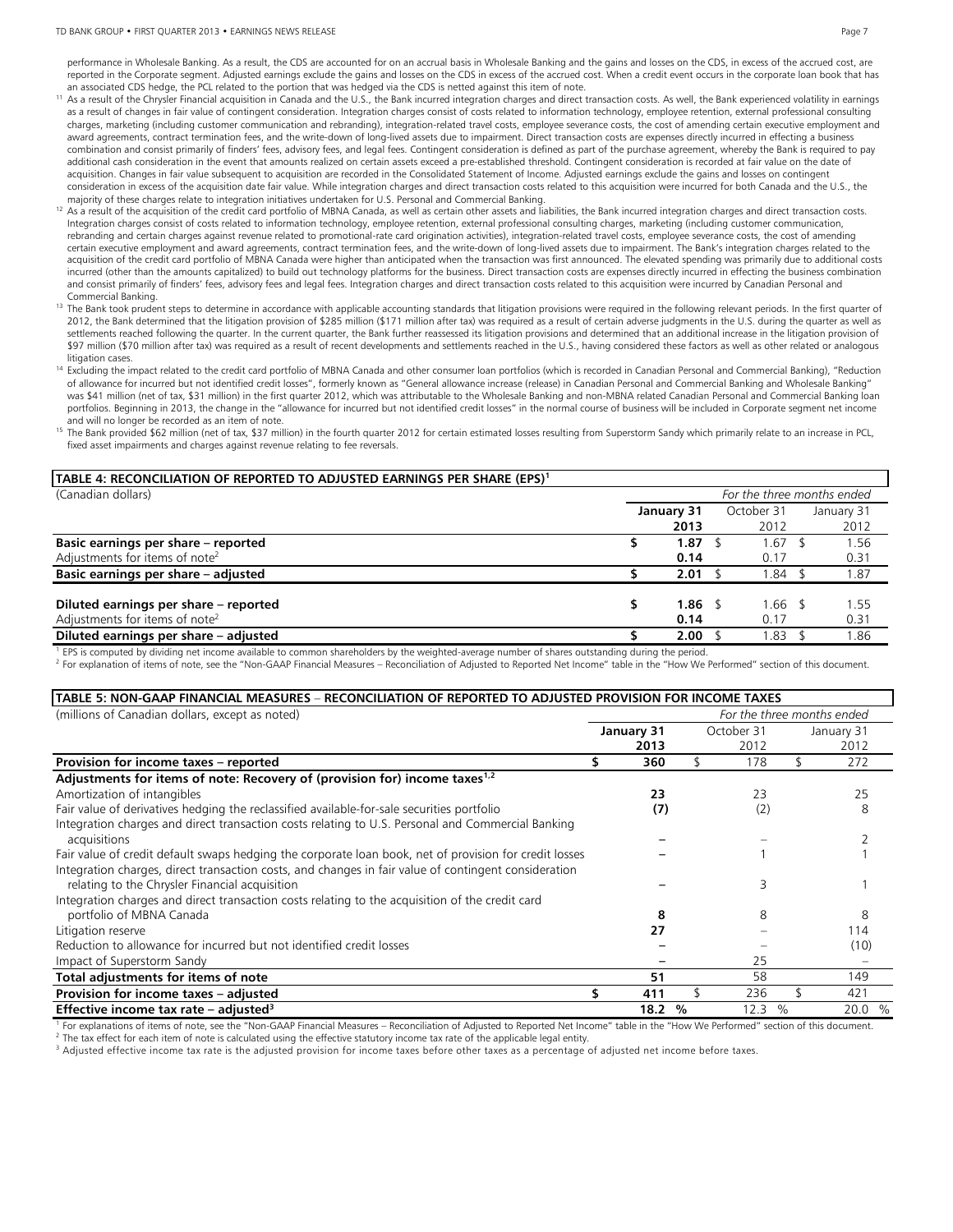#### **Economic Profit and Return on Common Equity**

The Bank's methodology for allocating capital to its business segments is aligned with the common equity capital requirements under Basel III at a 7% Common Equity Tier 1 (CET1) ratio. The return measures for business segments reflect a return on common equity methodology.

 The Bank utilizes economic profit as a tool to measure shareholder value creation. Economic profit is adjusted net income available to common shareholders less a charge for average common equity. The rate used in the charge for average common equity is the equity cost of capital calculated using the capital asset pricing model. The charge represents an assumed minimum return required by common shareholders on the Bank's common equity. The Bank's goal is to achieve positive and growing economic profit.

 Adjusted return on common equity (ROE) is adjusted net income available to common shareholders as a percentage of average common equity. ROE is a percentage rate and is a variation of economic profit which is a dollar measure. When ROE exceeds the equity cost of capital, economic profit is positive. The Bank's goal is to maximize economic profit by achieving ROE that exceeds the equity cost of capital.

 Economic profit and adjusted ROE are non-GAAP financial measures as these are not defined terms under IFRS. Readers are cautioned that earnings and other measures adjusted to a basis other than IFRS do not have standardized meanings under IFRS and, therefore, may not be comparable to similar terms used by other issuers.

# **TABLE 6: ECONOMIC PROFIT AND RETURN ON COMMON EQUITY**

| (millions of Canadian dollars)                                   | For the three months ended |               |            |               |            |  |  |  |  |  |
|------------------------------------------------------------------|----------------------------|---------------|------------|---------------|------------|--|--|--|--|--|
|                                                                  | January 31                 |               | October 31 |               | January 31 |  |  |  |  |  |
|                                                                  | 2013                       |               | 2012       |               | 2012       |  |  |  |  |  |
| Average common equity                                            | 44,488                     |               | 43.256     |               | 39.999     |  |  |  |  |  |
| Rate charged for average common equity                           | 9.0                        | %             | 9.0%       |               | 9.0%       |  |  |  |  |  |
| Charge for average common equity                                 | 1,009                      |               | 979        |               | 905        |  |  |  |  |  |
| Net income available to common shareholders - reported           | 1.715                      |               | 1.522      |               | 1,403      |  |  |  |  |  |
| Items of note impacting income, net of income taxes <sup>1</sup> | 126                        |               | 160        |               | 284        |  |  |  |  |  |
| Net income available to common shareholders - adjusted           | 1,841                      |               | 1.682      |               | 1,687      |  |  |  |  |  |
| Economic profit <sup>2</sup>                                     | 832                        |               | 703        |               | 782        |  |  |  |  |  |
| Return on common equity - adjusted                               | 16.4                       | $\frac{0}{0}$ | 15.5       | $\frac{1}{2}$ | 16.8 %     |  |  |  |  |  |

<sup>1</sup> For explanations of items of note, see the "Non-GAAP Financial Measures – Reconciliation of Adjusted to Reported Net Income" table in the "How We Performed" section of this document.  $2$  Economic profit is calculated based on average common equity.

### **Significant Events in 2013**

# *Acquisition of Target's U.S. Credit Card Portfolio*

On October 23, 2012, the Bank announced that it entered into an agreement with Target Corporation (Target) under which the Bank will acquire Target's existing U.S. Visa and private label credit card portfolio, totalling approximately US\$5.9 billion. The Bank also entered into a seven-year program agreement under which it will become the exclusive issuer of Target-branded Visa and private label consumer credit cards to Target's U.S. customers. The Bank will acquire over 5 million active Visa and private label accounts and will fund the receivables for existing Target Visa accounts and all existing and newly issued Target private label accounts in the U.S. Subject to regulatory approvals and the satisfaction of customary closing conditions, the transaction is expected to close in the second quarter of 2013.

# *Acquisition of Epoch*

On December 6, 2012, the Bank announced that it entered into an agreement under which Epoch Holding Corporation, including its subsidiary Epoch Investment Partners, Inc. (Epoch), will be acquired by the Bank for approximately US\$669 million, in an all-cash transaction. Epoch Holding Corporation shareholders will receive US\$28.00 in cash per share. As at January 31, 2013, Epoch's reported assets under management were US\$25.8 billion. Subject to regulatory approvals and the satisfaction of customary closing conditions, the transaction is expected to close in the second quarter of 2013.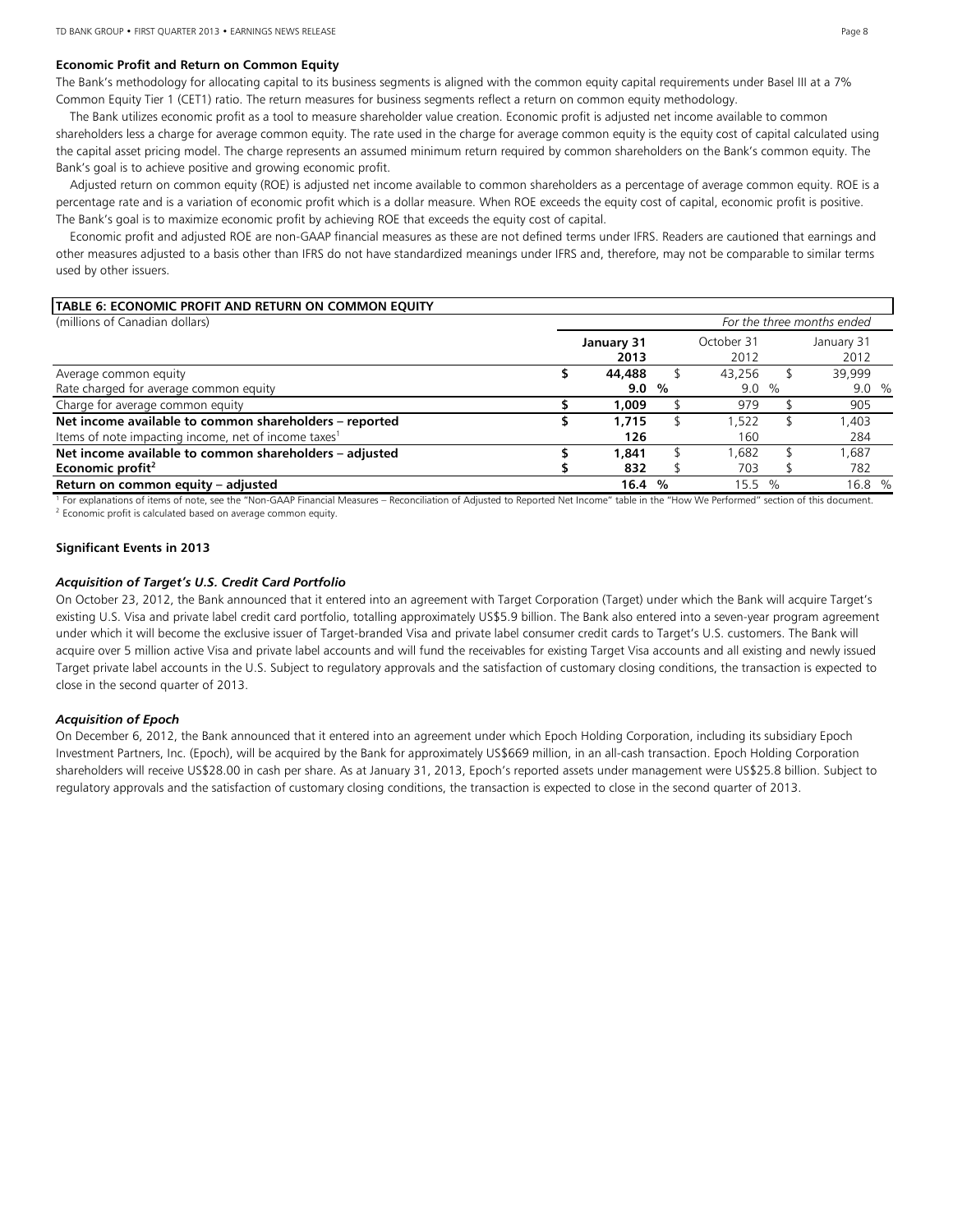# **HOW OUR BUSINESSES PERFORMED**

For management reporting purposes, the Bank's operations and activities are organized around four key business segments operating in a number of locations in key financial centres around the globe: Canadian Personal and Commercial Banking, Wealth and Insurance, U.S. Personal and Commercial Banking, and Wholesale Banking. The Bank's other activities are grouped into the Corporate segment. Effective December 1, 2011, results of the acquisition of the credit card portfolio of MBNA Canada (MBNA) are reported primarily in the Canadian Personal and Commercial Banking and Wealth and Insurance segments. Integration charges and direct transaction costs relating to the acquisition of MBNA are reported in Canadian Personal and Commercial Banking. The results of TD Auto Finance Canada are reported in Canadian Personal and Commercial Banking. The results of TD Auto Finance U.S. are reported in U.S. Personal and Commercial Banking. Integration charges, direct transaction costs, and changes in fair value of contingent consideration related to the Chrysler Financial acquisition are reported in the Corporate segment.

 Results of each business segment reflect revenue, expenses, assets, and liabilities generated by the businesses in that segment. The Bank measures and evaluates the performance of each segment based on adjusted results where applicable, and for those segments the Bank notes that the measure is adjusted. Net income for the operating business segments is presented before any items of note not attributed to the operating segments. For further details, see the "How the Bank Reports" section, the "Business Focus" section in the MD&A of the Bank's 2012 Annual Report, and Note 28 to the 2012 Consolidated Financial Statements. For information concerning the Bank's measures of economic profit and adjusted return on common equity, which are non-GAAP financial measures, see the "How We Performed" section of this document.

 Net interest income within Wholesale Banking is calculated on a taxable equivalent basis (TEB), which means that the value of non-taxable or tax-exempt income, including dividends, is adjusted to its equivalent before-tax value. Using TEB allows the Bank to measure income from all securities and loans consistently and makes for a more meaningful comparison of net interest income with similar institutions. The TEB increase to net interest income and provision for income taxes reflected in Wholesale Banking results is reversed in the Corporate segment. The TEB adjustment for the quarter was \$75 million, compared with \$70 million in the first quarter last year, and \$112 million in the prior quarter.

The Bank continues to securitize retail loans and receivables, however under IFRS, the majority of these loans and receivables remain on-balance sheet.

# **TABLE 7: CANADIAN PERSONAL AND COMMERCIAL BANKING** (millions of Canadian dollars, except as noted) *For the three months ended*  **January 31** October 31 January 31 **2013** 2012 2012 Net interest income **\$ 2,058** \$ 2,071 \$ 1,930 Non-interest income **665** 678 640 Total revenue – reported **2,723** 2,749 2,570 Total revenue – adjusted **2,723** 2,749 2,584 Provision for credit losses **244** 306 283 Non-interest expenses – reported **1,226** 1,343 1,160 Non-interest expenses – adjusted **1,194 1,194 Net income – reported by a set of the set of the set of the set of the set of the set of the set of the set of the set of the set of the set of the set of the set of the set of the set of the set of the set of the set o Adjustments for items of note, net of income taxes1**  Integration charges and direct transaction costs relating to the acquisition of the credit card portfolio of MBNA Canada **24** 25 24 **Net income – adjusted \$ 944** \$ 831 \$ 850 **Selected volumes and ratios** Return on common equity – reported **47.5 %** 41.9 % 43.7 % Return on common equity – adjusted **48.7 %** 43.1 % 44.9 % Margin on average earning assets (including securitized assets) – reported **2.79 %** 2.83 % 2.77 % Margin on average earning assets (including securitized assets) – adjusted **2.79 %** 2.83 % 2.79 % Efficiency ratio – reported **45.0 %** 48.9 % 45.1 % Efficiency ratio – adjusted **43.8 %** 47.7 % 44.2 % Number of Canadian retail stores **1,166** 1,168 1,150 30,696 Average number of full-time equivalent staff<br>The explanations of items of note, see the "Non-GAAP Financial Measures – Reconciliation of Adjusted to Reported Net Income" table in the "How We Performed" section of th

#### Quarterly comparison – Q1 2013 vs. Q1 2012

Canadian Personal and Commercial Banking net income for the quarter on a reported basis was \$920 million, an increase of \$94 million, or 11%, compared with the first quarter last year. Adjusted net income for the quarter was a record \$944 million, an increase of \$94 million, or 11%, compared with the first quarter last year. The increase in adjusted earnings was primarily driven by good loan and deposit volume growth, favourable credit performance, and effective cost management. The reported annualized return on common equity for the quarter was 47.5%, while the adjusted annualized return on common equity was 48.7%, compared with 43.7% and 44.9% respectively, in the first quarter last year.

 Canadian Personal and Commercial Banking revenue is derived from personal and business banking, auto lending and credit cards. Reported revenue for the quarter was \$2,723 million, an increase of \$153 million, or 6%, compared with the first quarter last year. Adjusted revenue for the quarter was \$2,723 million, an increase of \$139 million, or 5% compared with the first quarter last year, or an increase of \$74 million, or 3% excluding MBNA. Net interest income growth was driven by portfolio volume growth and the inclusion of an additional month of MBNA. The personal banking business generated solid lending volume growth of 5% reflecting a slowing housing market and continued consumer deleveraging. Business lending posted strong double-digit volume growth of 13%. Compared with the first quarter last year, average real estate secured lending volume increased \$10 billion, or 5%. Auto lending average volume increased \$0.4 billion, or 3%, while all other personal lending average volumes increased \$0.9 billion or 3%. Business loans and acceptances average volume increased \$5 billion, or 13%. Average personal deposit volumes increased \$10 billion, or 7%, while average business deposit volumes increased \$5 billion, or 8%. Margin on average earning assets was 2.79%, a 2 bps increase on a reported basis or flat on an adjusted basis. Noninterest income growth was up primarily due to volume-related fee growth and the inclusion of an additional month of MBNA.

 PCL for the quarter was \$244 million, a decrease of \$39 million, or 14%, compared with the first quarter last year. Personal banking PCL was \$236 million, or \$175 million excluding MBNA, a decrease of \$14 million due primarily to better credit performance, enhanced collection strategies, and record low bankruptcies. Business banking PCL was \$8 million, a decrease of \$13 million, compared with the first quarter last year. Annualized PCL as a percentage of credit volume was 0.32%, a decrease of 7 bps, compared with the first quarter last year. Net impaired loans were \$914 million, a decrease of \$36 million,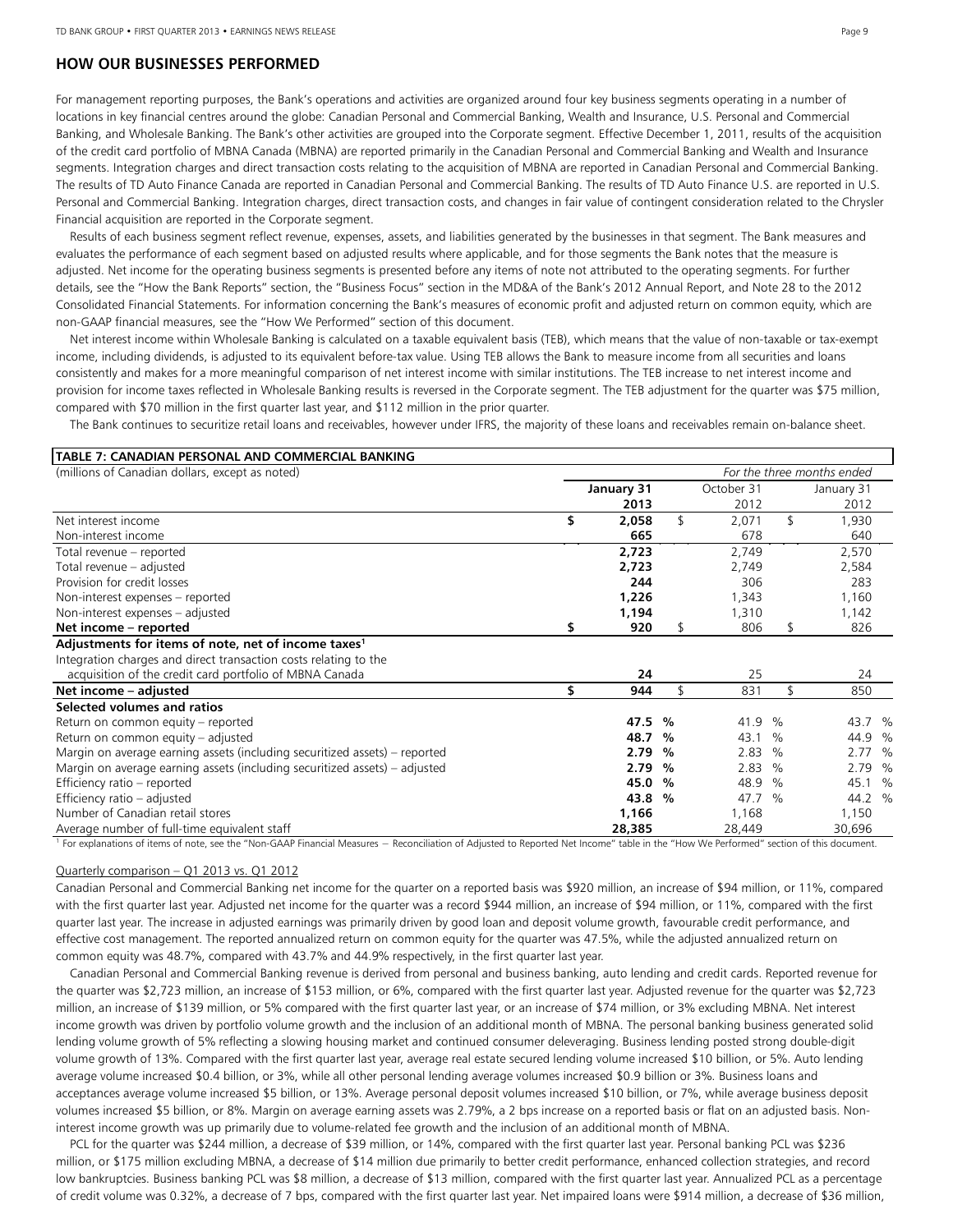or 4%, compared with the first quarter last year. Net impaired loans as a percentage of total loans were 0.30%, compared with 0.33% as at January 31, 2012.

 Reported non-interest expenses for the quarter were \$1,226 million, an increase of \$66 million, or 6%, compared with the first quarter last year. Adjusted non-interest expenses for the quarter were \$1,194 million, an increase of \$52 million, or 5%, compared with the first quarter last year. Excluding MBNA, expenses increased \$15 million, or 1% as volume growth, merit increases, and investment in initiatives to grow the business were largely offset by initiatives to increase productivity.

 The average full-time equivalent (FTE) staffing levels decreased by 2,311, or 8%, compared with the first quarter last year, primarily due to a transfer of FTEs to the Corporate segment. Operating FTE declined by over 1% due to volume-related reductions and productivity initiatives. The reported efficiency ratio for the quarter was 45.0%, while the adjusted efficiency ratio was 43.8%, compared with 45.1% and 44.2% respectively, in the first quarter last year.

# Quarterly comparison – Q1 2013 vs. Q4 2012

Canadian Personal and Commercial Banking net income for the quarter on a reported basis increased \$114 million, or 14%, compared with the prior quarter. Adjusted net income for the quarter increased \$113 million, or 14%, compared with the prior quarter. The increase in earnings was primarily due to lower non-interest expenses, volume growth and better credit performance. The reported annualized return on common equity for the quarter was 47.5%, while the adjusted annualized return on common equity was 48.7%, compared with 41.9% and 43.1% respectively, in the prior quarter.

 Revenue for the quarter decreased \$26 million, or 1%, compared with the prior quarter, reflecting an elevated MBNA contribution in the prior quarter from better credit performance on acquired loans partially offset by higher volume related revenue growth. Compared with the prior quarter, average real estate secured lending volume increased \$2 billion, or 1%. All other personal lending average volumes remained relatively stable. Business loans and acceptances average volumes increased \$1 billion, or 2%. Average personal deposit volumes increased \$1 billion, or 1%, while average business deposit volumes increased \$1 billion, or 1%. Excluding the impact from the elevated MBNA contribution related to better credit performance in the prior quarter, margin on average earning assets was relatively flat at 2.79%.

 PCL for the quarter decreased \$62 million, or 20%, compared with the prior quarter. Personal banking PCL for the quarter decreased \$53 million compared with the prior quarter driven by the prior quarter adjustments related to past due accounts and record low credit card personal bankruptcies. Business banking PCL decreased \$9 million due to fewer new provisions in the quarter. Net impaired loans decreased \$86 million, or 9%, compared with the prior quarter. Net impaired loans as a percentage of total loans were 0.30%, compared with 0.33% as at October 31, 2012.

 Reported non-interest expenses for the quarter decreased \$117 million, or 9%, compared with the prior quarter. Adjusted non-interest expenses for the quarter decreased \$116 million, or 9%, compared with the prior quarter largely due to the timing of business investments and marketing initiatives.

 The average FTE staffing levels decreased by 64, compared with the prior quarter primarily due to volume-related FTE productivity gains. The reported efficiency ratio for the quarter improved to 45.0%, compared with 48.9% in the prior quarter, while the adjusted efficiency ratio improved to 43.8%, compared with 47.7% in the prior quarter.

### Business Outlook

We will continue to build on our industry-leading customer service and convenience offering to deliver a better customer experience. The operating environment will remain challenging in 2013. We forecast moderate revenue growth reflecting a low interest rate environment and slowing demand for retail loans. However, we will strive to generate positive operating leverage by maintaining our focus on increasing productivity and tightly managing expense growth. Credit loss rates are expected to remain fairly stable.

#### **TABLE 8: WEALTH AND INSURANCE**

| (millions of Canadian dollars, except as noted)                                   |            |    |            |               | For the three months ended |   |
|-----------------------------------------------------------------------------------|------------|----|------------|---------------|----------------------------|---|
|                                                                                   | January 31 |    | October 31 |               | January 31                 |   |
|                                                                                   | 2013       |    | 2012       |               | 2012                       |   |
| Net interest income                                                               | 148        |    | \$<br>147  |               | \$<br>144                  |   |
| Insurance revenue, net of claims and related expenses <sup>1</sup>                | 325        |    | 232        |               | 281                        |   |
| Income from financial instruments designated at fair value through profit or loss | (5)        |    | (6)        |               | 10                         |   |
| Non-interest income – other                                                       | 609        |    | 590        |               | 564                        |   |
| Total revenue                                                                     | 1,077      |    | 963        |               | 999                        |   |
| Non-interest expenses                                                             | 670        |    | 676        |               | 639                        |   |
| Net income                                                                        | 330        |    | 242        |               | 294                        |   |
| Wealth                                                                            | 165        |    | 148        |               | 144                        |   |
| Insurance                                                                         | 165        |    | 94         |               | 150                        |   |
| TD Ameritrade                                                                     | 47         |    | 51         |               | 55                         |   |
| <b>Total Wealth and Insurance</b>                                                 | 377        |    | 293<br>\$  |               | 349                        |   |
| Selected volumes and ratios                                                       |            |    |            |               |                            |   |
| Assets under administration – Wealth (billions of Canadian dollars) <sup>2</sup>  | 270        | \$ | 258        |               | \$<br>245                  |   |
| Assets under management – Wealth (billions of Canadian dollars)                   | 211        |    | 207        |               | 196                        |   |
| Gross originated insurance premiums                                               | 807        |    | 943        |               | 763                        |   |
| Return on common equity                                                           | 25.3       | %  | 17.9       | $\%$          | 21.4                       | % |
| Efficiency ratio                                                                  | 62.2 %     |    | 70.2       | $\frac{1}{2}$ | 64.0                       | % |
| Average number of full-time equivalent staff                                      | 11,583     |    | 11,839     |               | 11,898                     |   |

<sup>1</sup> Insurance revenue, net of claims and related expenses is included in the non-interest income line on the Bank's Consolidated Statement of Income. For the three months ended January 31,

2013, the claims and related expenses were \$596 million (for the three months ended October 31, 2012 – \$688 million; January 31, 2012 – \$579 million).<br><sup>2</sup> The January 31, 2012 result for Wealth assets under administration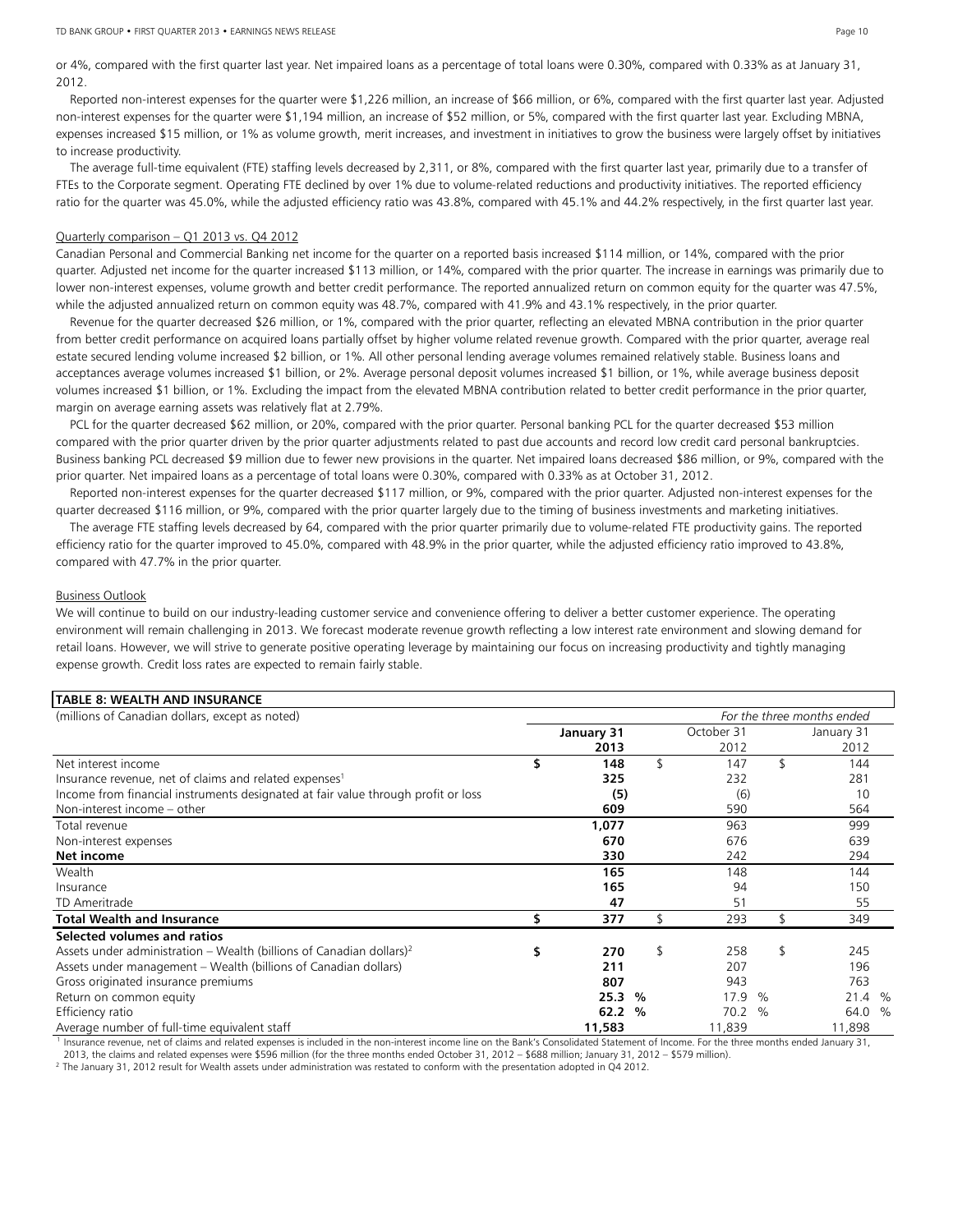#### Quarterly comparison – Q1 2013 vs. Q1 2012

Wealth and Insurance net income for the quarter was \$377 million, an increase of \$28 million, or 8%, compared with the first quarter last year. The increase in earnings was mostly due to growth in client assets, lower weather-related claims and higher growth in premiums. Wealth and Insurance net income excluding TD Ameritrade was \$330 million, an increase of \$36 million, or 12%, compared with the first quarter last year. The Bank's reported investment in TD Ameritrade generated net income for the quarter of \$47 million, a decrease of \$8 million, or 15%, compared with the first quarter last year, mainly driven by taxes on higher dividend distribution, lower TD Ameritrade earnings, and a stronger Canadian dollar. For its first quarter ended December 31, 2012, TD Ameritrade reported net income was US\$147 million, a decrease of US\$5 million, or 3%, compared with the first quarter last year, primarily driven by tax related items, partially offset by lower expenses. The annualized return on common equity for the quarter was 25.3% compared with 21.4% in the first quarter last year.

 Wealth and Insurance revenue is derived from direct investing, advice-based business, asset management services, life and health insurance, and property and casualty insurance. Revenue for the quarter was \$1,077 million, an increase of \$78 million, or 8%, compared to the first quarter last year. In the Wealth business, revenue increased mainly from higher fee-based revenue from asset growth and higher net interest income driven by improved net interest margins. In the Insurance business, revenue increased due to lower claims from weather-related events and premium volume growth, partially offset by decreased revenue due to the sale of the U.S. Insurance business.

 Non-interest expenses for the quarter were \$670 million, an increase of \$31 million, or 5%, compared with the first quarter last year, primarily due to increased costs to support business growth in Wealth and Insurance and higher variable expenses in the Wealth business driven by increased revenue, partially offset by decreased expenses resulting from the sale of the U.S. Insurance business.

 Assets under administration of \$270 billion as at January 31, 2013, increased \$25 billion, or 10%, compared with January 31, 2012. Assets under management of \$211 billion as at January 31, 2013 increased \$15 billion, or 8%, compared with January 31, 2012. These increases were mainly driven by net new client assets.

 Gross originated insurance premiums were \$807 million, an increase of \$44 million, or 6%, compared with the first quarter last year. The increase was primarily due to organic business growth.

The average FTE staffing levels decreased by 315, or 3%, compared to the first quarter last year, primarily due to the sale of the U.S. Insurance business and lower support required due to a decrease in trading volumes in the Wealth business, partially offset by an increase in staffing from business growth. The efficiency ratio for the current quarter improved to 62.2%, compared with 64.0% in the first quarter last year.

## Quarterly comparison – Q1 2013 vs. Q4 2012

Wealth and Insurance net income for the quarter increased \$84 million, or 29%, compared with the prior quarter. The increase in earnings was mainly due to unfavourable prior years claims development in the Ontario auto insurance market recorded in the prior quarter and growth in client assets in the current quarter. Wealth and Insurance net income excluding TD Ameritrade was \$330 million, an increase of \$88 million, or 36%. The Bank's reported investment in TD Ameritrade reflected a decrease in net income of \$4 million, or 8%, compared with the prior quarter, mainly due to taxes on higher dividend distribution. For its first quarter ended December 31, 2012, TD Ameritrade reported net income increased US\$4 million, or 3%, compared with the prior quarter, primarily driven by lower expenses, partially offset by tax related items. The annualized return on common equity for the quarter was 25.3%, compared with 17.9% in the prior quarter.

 Revenue for the quarter increased \$114 million, or 12%, compared with the prior quarter. In the Insurance business, revenue increased due to the inclusion of unfavourable prior years claims development in the Ontario auto insurance market in the prior quarter. In the Wealth business, revenue increased mainly due to higher fee-based revenue from asset growth and higher trading revenue mainly from increased trading volume.

 Non-interest expenses for the quarter decreased \$6 million, or 1%, compared to the prior quarter, primarily due to the sale of the U.S. Insurance business, partially offset by higher variable expenses in the Wealth business driven by increased revenue.

 Assets under administration of \$270 billion as at January 31, 2013 increased by \$12 billion, or 5%, compared with October 31, 2012. Assets under management of \$211 billion as at January 31, 2013 increased \$4 billion, or 2%, compared with October 31, 2012. The increases were driven by an increase in the market value of assets and net new client assets.

Gross originated insurance premiums decreased \$136 million, or 14%, compared with the prior quarter due largely to seasonality.

The average FTE staffing levels for the current quarter decreased by 256, or 2%, compared with prior quarter primarily due to the sale of the U.S. Insurance business. The efficiency ratio for the current quarter improved to 62.2%, compared with 70.2% in the prior quarter.

#### Business Outlook

Building upon our market leadership positions in Wealth and Insurance and good underlying business fundamentals, we expect good growth for the segment overall in 2013.

 In our Wealth business, in a continuing challenging operating environment of low trading volumes and low interest rates, we remain focused on gaining net new client assets in the advice-based and asset management businesses and managing expenses prudently.

 In our Insurance business, we continue to expect our core business fundamentals including premium growth to remain strong despite continued pressure on the demand for credit-related insurance products from lower lending volumes.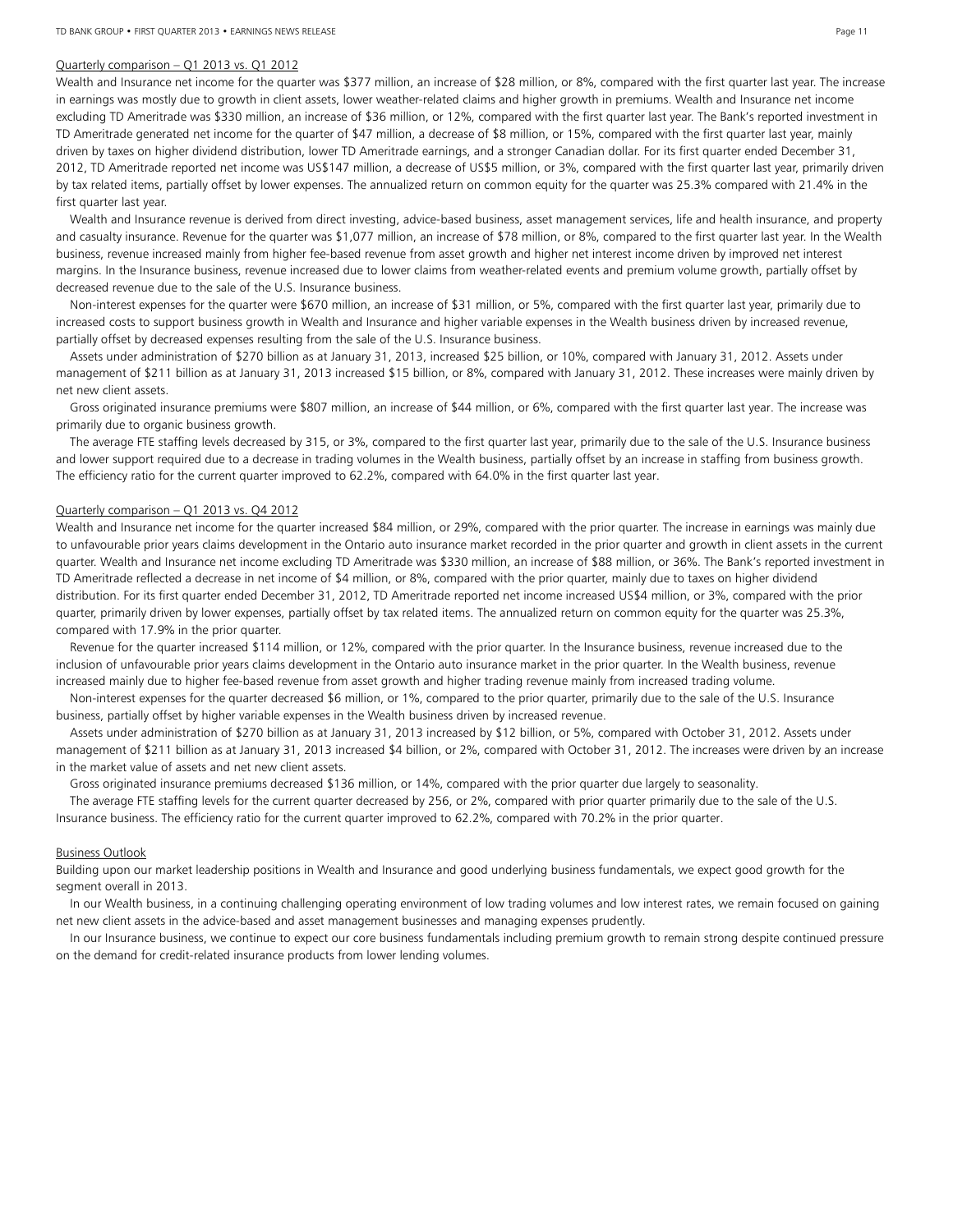| (millions of dollars, except as noted)        |             |               |            |               |                  |      |            |               |            |      | For the three months ended |               |
|-----------------------------------------------|-------------|---------------|------------|---------------|------------------|------|------------|---------------|------------|------|----------------------------|---------------|
|                                               |             |               |            |               | Canadian dollars |      |            |               |            |      | U.S. dollars               |               |
|                                               | January 31  |               | October 31 |               | January 31       |      | January 31 |               | October 31 |      | January 31                 |               |
|                                               | 2013        |               | 2012       |               | 2012             |      | 2013       |               | 2012       |      | 2012                       |               |
| Net interest income                           | \$<br>1,102 | \$            | 1,148      | \$            | 1,157            | \$   | 1,110      | \$            | 1,164      | \$   | 1,134                      |               |
| Non-interest income                           | 426         |               | 375        |               | 338              |      | 429        |               | 380        |      | 331                        |               |
| Total revenue - reported                      | 1,528       |               | 1,523      |               | 1,495            |      | 1,539      |               | 1,544      |      | 1,465                      |               |
| Total revenue - adjusted                      | 1,528       |               | 1,524      |               | 1,495            |      | 1,539      |               | 1,545      |      | 1,465                      |               |
| Provision for credit losses - loans           | 151         |               | 231        |               | 114              |      | 151        |               | 234        |      | 112                        |               |
| Provision for credit losses - debt securities |             |               |            |               |                  |      |            |               |            |      |                            |               |
| classified as loans                           | 3           |               | 3          |               | 3                |      | 3          |               | 3          |      | 3                          |               |
| Provision for credit losses - acquired        |             |               |            |               |                  |      |            |               |            |      |                            |               |
| credit-impaired loans <sup>1</sup>            | 22          |               | 20         |               | 41               |      | 23         |               | 20         |      | 40                         |               |
| Provision for credit losses - reported        | 176         |               | 254        |               | 158              |      | 177        |               | 257        |      | 155                        |               |
| Provision for credit losses - adjusted        | 176         |               | 200        |               | 158              |      | 177        |               | 202        |      | 155                        |               |
| Non-interest expenses - reported              | 993         |               | 929        |               | 1,185            |      | 1,001      |               | 941        |      | 1,166                      |               |
| Non-interest expenses - adjusted              | 896         |               | 922        |               | 889              |      | 903        |               | 934        |      | 870                        |               |
| Net income - reported                         | \$<br>315   | \$            | 316        | \$            | 172              | \$   | 316        | \$            | 321        | \$   | 165                        |               |
| Adjustments for items of note <sup>2</sup>    |             |               |            |               |                  |      |            |               |            |      |                            |               |
| Integration charges and direct transaction    |             |               |            |               |                  |      |            |               |            |      |                            |               |
| costs relating to U.S. Personal and           |             |               |            |               |                  |      |            |               |            |      |                            |               |
| Commercial Banking acquisitions               |             |               |            |               | 9                |      |            |               |            |      | 9                          |               |
| Litigation reserve                            | 70          |               |            |               | 171              |      | 71         |               |            |      | 171                        |               |
| Impact of Superstorm Sandy                    |             |               | 37         |               |                  |      |            |               | 37         |      |                            |               |
| Net income - adjusted                         | \$<br>385   | \$            | 353        | \$            | 352              | \$   | 387        | \$            | 358        | \$   | 345                        |               |
| Selected volumes and ratios                   |             |               |            |               |                  |      |            |               |            |      |                            |               |
| Return on common equity - reported            | 7.0         | $\%$          | 7.2        | $\%$          | 3.9              | $\%$ | 7.0        | $\frac{0}{0}$ | 7.2        | $\%$ | 3.9                        | $\frac{0}{c}$ |
| Return on common equity - adjusted            | 8.6         | $\frac{0}{0}$ | 8.1        | $\%$          | 7.9              | $\%$ | 8.6        | $\frac{0}{0}$ | 8.1        | $\%$ | 7.9                        | $\frac{0}{c}$ |
| Margin on average earning assets (TEB) $3$    | 3.28        | $\frac{0}{0}$ | 3.48       | $\%$          | 3.61             | $\%$ | 3.28       | $\%$          | 3.48       | $\%$ | 3.61                       | $\frac{0}{c}$ |
| Efficiency ratio - reported                   | 65.0        | $\frac{0}{0}$ | 61.0       | $\frac{0}{0}$ | 79.3             | $\%$ | 65.0       | $\frac{0}{0}$ | 61.0       | $\%$ | 79.3                       | $\frac{0}{c}$ |
| Efficiency ratio - adjusted                   | 58.6        | $\frac{0}{0}$ | 60.5       | $\%$          | 59.5             | $\%$ | 58.6       | $\%$          | 60.5       | $\%$ | 59.5 %                     |               |
| Number of U.S. retail stores                  | 1,325       |               | 1,315      |               | 1,284            |      | 1,325      |               | 1,315      |      | 1,284                      |               |
| Average number of full-time equivalent staff  | 25,202      |               | 25,304     |               | 25,092           |      | 25,202     |               | 25,304     |      | 25,092                     |               |

Includes all FDIC covered loans and other acquired credit-impaired loans.

<sup>2</sup> For explanations of items of note, see the "Non-GAAP Financial Measures – Reconciliation of Adjusted to Reported Net Income" table in the "How We Performed" section of this document.<br><sup>3</sup> Margin on average earning asset

#### Quarterly comparison – Q1 2013 vs. Q1 2012

U.S. Personal and Commercial Banking reported net income, in Canadian dollar terms, for the quarter was \$315 million, an increase of \$143 million, or 83%, compared with the first quarter last year. Adjusted net income for the quarter was \$385 million, an increase of \$33 million, or 9%, compared with the first quarter last year. In U.S. dollar terms, reported net income for the quarter was US\$316 million, an increase of US\$151 million, or 92%, and adjusted net income was US\$387 million, an increase of US\$42 million, or 12%, compared with the first quarter last year. The increase in adjusted earnings was primarily due to strong volume and fee growth, gains on sales of securities reflecting the execution of our strategy to shorten the duration of our balance sheet and crystallize unrealized gains, a lower effective tax rate, and positive operating leverage partially offset by lower net interest margin. The reported and adjusted annualized return on common equity for the quarter were 7.0% and 8.6%, respectively, compared with 3.9% and 7.9%, respectively, in the first quarter last year.

U.S. Personal and Commercial Banking revenue is derived from personal banking, business banking, investments, auto lending and credit cards. In U.S. dollar terms, revenue for the quarter was US\$1,539 million, an increase of US\$74 million, or 5%, primarily due to strong organic loan and deposit growth and gains on sales of securities, partially offset by lower net interest margins. Gains on sales of securities were US\$82 million for the quarter. There were no sales of securities in the first quarter last year. Average loans increased by US\$13 billion, or 16%, compared with the first quarter last year. Average personal loans increased US\$8 billion, or 23% and average business loans increased US\$4 billion, or 10%. Average deposits increased US\$14 billion, or 8%, compared with the first quarter last year, including a US\$6 billion increase in average deposits of TD Ameritrade IDAs. Excluding the impact of TD Ameritrade IDAs and government deposits, average deposit volume increased by US\$7 billion, or 9%, driven by 10% growth in personal deposit volume and 6% growth in business deposit volume. Margin on average earning assets decreased by 33 bps to 3.28%, compared with the first quarter last year. The decrease in margin was primarily due to the low interest rate environment, lower accretion on acquired loans and securities and the impact of security sales.

 Total PCL for the quarter was US\$177 million, an increase of US\$22 million, or 14%, compared with the first quarter last year. The increase in PCL was due primarily to strong loan growth in the residential mortgage and auto loan portfolios, partially offset by a decrease in the acquired credit-impaired portfolio PCL. Personal banking PCL, excluding debt securities classified as loans was US\$112 million, an increase of US\$22 million, or 24%, from the first quarter last year. Business banking PCL, excluding debt securities classified as loans was US\$62 million, flat to the first quarter last year. PCL on loans excluding acquired credit-impaired loans and debt securities classified as loans increased by US\$39 million, or 35%, to US\$151 million, due primarily to organic loan growth, partially offset by improved asset quality. Annualized PCL as a percentage of credit volume for loans excluding debt securities classified as loans was 0.74%, a decrease of 1 bp, compared with the first quarter last year. Net impaired loans, excluding acquired credit-impaired loans and debt securities classified as loans, were US\$1,099 million, a decrease of US\$42 million, or 4%, compared with the first quarter last year. Net impaired loans, excluding acquired credit-impaired loans and debt securities classified as loans, as a percentage of total loans were 1.2%, compared with 1.5% as at January 31, 2012. Net impaired debt securities classified as loans were US\$1,300 million, a decrease of US\$87 million, or 6%, compared with the first quarter last year.

 Reported non-interest expenses for the quarter were US\$1,001 million, a decrease of US\$165 million, or 14%, compared to the first quarter last year due to lower litigation reserves. Adjusted non-interest expenses were US\$903 million, an increase of US\$33 million, or 4%, compared with the first quarter last year due primarily to new stores and technology projects.

 $\sim$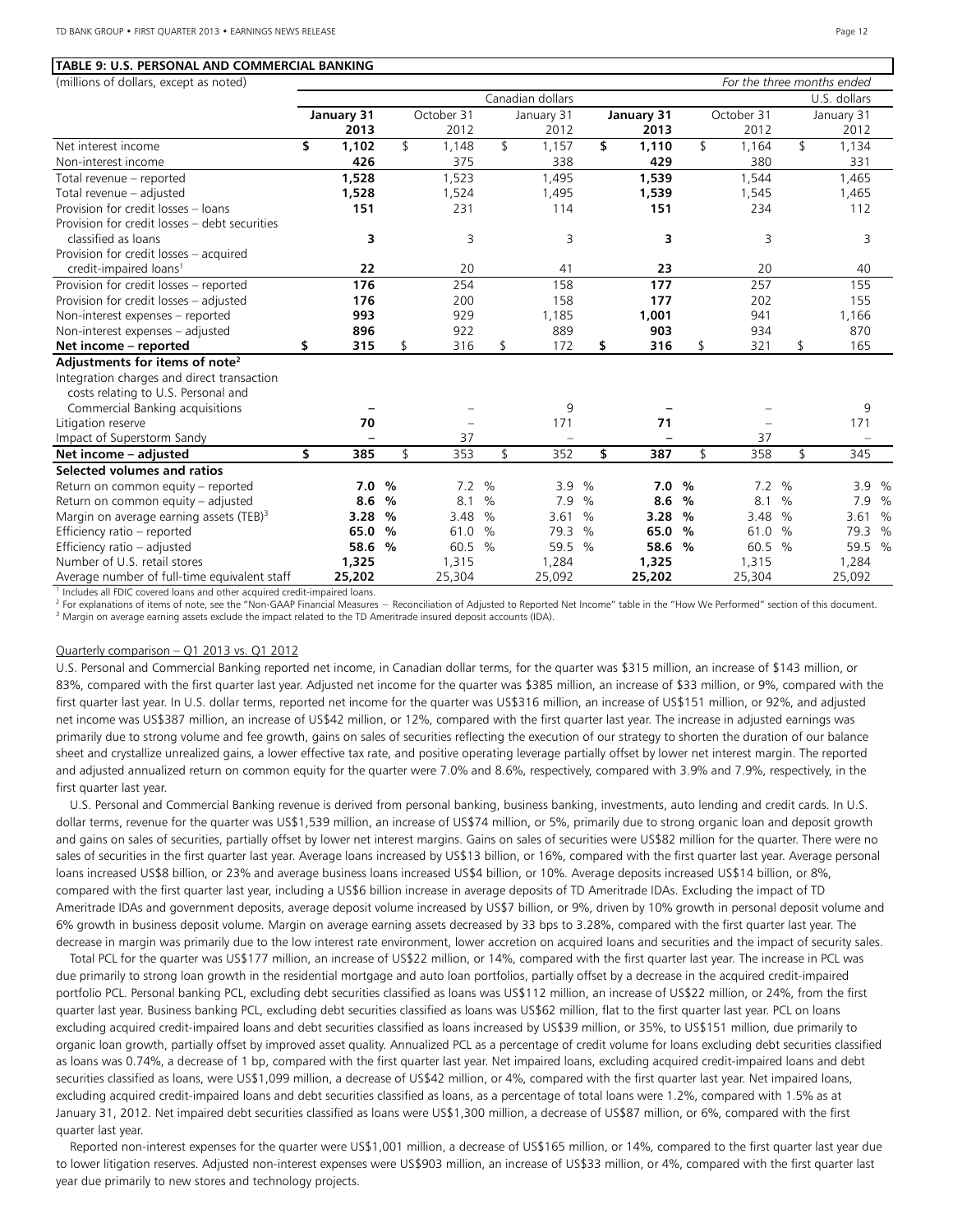The average FTE staffing levels increased by 110, reflecting costs to support growth and regulation, offset by productivity gains compared with the first quarter last year. The efficiency ratio for the quarter improved to 65.0% on a reported basis, and 58.6% on an adjusted basis, compared with 79.3% and 59.5%, respectively, in the first quarter last year.

#### Quarterly comparison – Q1 2013 vs. Q4 2012

U.S. Personal and Commercial Banking reported net income, in Canadian dollar terms, for the quarter decreased \$1 million, compared with the prior quarter. Adjusted net income for the quarter increased \$32 million, or 9%, compared with the prior quarter. In U.S. dollar terms, reported net income for the quarter decreased US\$5 million, or 2%, and adjusted net income for the quarter increased US\$29 million, or 8%, compared with the prior quarter. The increase in adjusted net income was primarily due to higher gains on sales of securities, reduced non-interest expenses and reduced PCL, partially offset by lower net interest margins. Increased net interest income and fee income from organic loan and deposit growth was largely offset by a decline in net margin. The reported and adjusted annualized return on common equity for the quarter were 7.0% and 8.6%, respectively, compared with 7.2% and 8.1%, respectively, in the prior quarter.

In U.S. dollar terms, adjusted revenue for the quarter decreased US\$6 million compared with the prior quarter, due primarily to lower net interest margin, partially offset by strong organic growth and gains on sales of securities. Gains on sale of securities were US\$82 million, up US\$36 million from last quarter, reflecting the execution of our planned capital management strategy. Average loans increased by US\$3 billion, or 3%, compared with the prior quarter with an increase of US\$2 billion, or 4% in average personal loans and an increase of US\$1 billion, or 2% in average business loans. Average deposits increased US\$5 billion, or 3%, compared with the prior quarter, including a US\$4 billion increase in average deposits of TD Ameritrade. Excluding the impact of TD Ameritrade IDAs, average deposit volume increased by US\$1 billion, or 1%. Margin on average earning assets decreased by 20 bps to 3.28%, compared with the prior quarter primarily due to the low interest rate environment coupled with lower accretion on acquired loans and securities and the impact of security sales.

 Reported PCL for the quarter decreased US\$80 million, or 31%, compared with the prior quarter. The decline in reported PCL was due primarily to the provisions related to the impact of Superstorm Sandy and regulatory guidance on loans discharged in bankruptcies in the prior quarter. Adjusted PCL for the quarter decreased US\$25 million, or 12%, compared with the prior quarter due to the provision related to the new regulatory guidance on loans discharged in bankruptcies in the prior quarter. Excluding the provision related to the new regulatory guidance, PCL increased by US\$5 million reflecting growth in residential mortgage and auto loans. Personal banking PCL, excluding debt securities classified as loans decreased US\$16 million, or 13%, from the prior quarter. Business banking PCL, excluding debt securities classified as loans decreased US\$9 million, or 13%, compared with prior quarter. Adjusted PCL on loans excluding acquired credit-impaired loans and debt securities classified as loans decreased by US\$28 million, or 16%, to US\$151 million, primarily due to the implementation of the regulatory guidance in the prior quarter. Annualized adjusted PCL as a percentage of credit volume for loans excluding debt securities classified as loans was 0.74%, a decrease of 14 bps, compared with the prior quarter. Net impaired loans, excluding acquired credit-impaired loans and debt securities classified as loans, were US\$1,099 million, an increase of US\$40 million, or 4%, compared with the prior quarter primarily due to increased delinquencies in residential mortgage and home equity loans as a result of Superstorm Sandy. Net impaired loans, excluding acquired creditimpaired and debt securities classified as loans, as a percentage of total loans were 1.2%, flat compared with October 31, 2012. Net impaired debt securities classified as loans were US\$1,300 million, a decrease of US\$43 million, or 3%, compared with the prior quarter.

 Reported non-interest expenses for the quarter increased US\$60 million, or 6%, compared with the prior quarter, due primarily to the litigation reserve recognized in the current quarter. Adjusted non-interest expenses decreased US\$31 million, or 3%, compared with the prior quarter due primarily to an elevated level of expenses incurred in the prior quarter related to growth initiatives.

 The average FTE staffing levels decreased by 102 compared with the prior quarter due primarily to seasonality and productivity improvements. The reported efficiency ratio for the quarter worsened to 65.0%, compared with 61.0% in the prior quarter, while the adjusted efficiency ratio improved to 58.6%, compared with 60.5% in the prior quarter.

#### Business Outlook

We will continue to build on our strength of industry-leading convenience banking, providing superior customer service through efficient, local decisionmaking and evolving the product offering to our customers. We expect to open over 30 new stores in fiscal 2013. We intend to continue to execute our capital management strategy which includes the sale of securities, reinvestment into growth of high quality loans and shortening the duration of our balance sheet. The previously announced acquisition of Target's U.S. credit card portfolio, which is planned to close during the second quarter of 2013, is expected to increase both net interest margins and PCL during the remainder of fiscal 2013. Excluding the Target acquisition, we anticipate net interest margins to remain compressed and the underlying credit quality of the loan portfolio to continue to improve. We expect regulatory and legislative actions to continue to impact the operating environment resulting in higher compliance costs. Despite these increased compliance costs, adjusted for acquisitions, the rate of expense growth is expected to be lower than last year due to productivity improvements.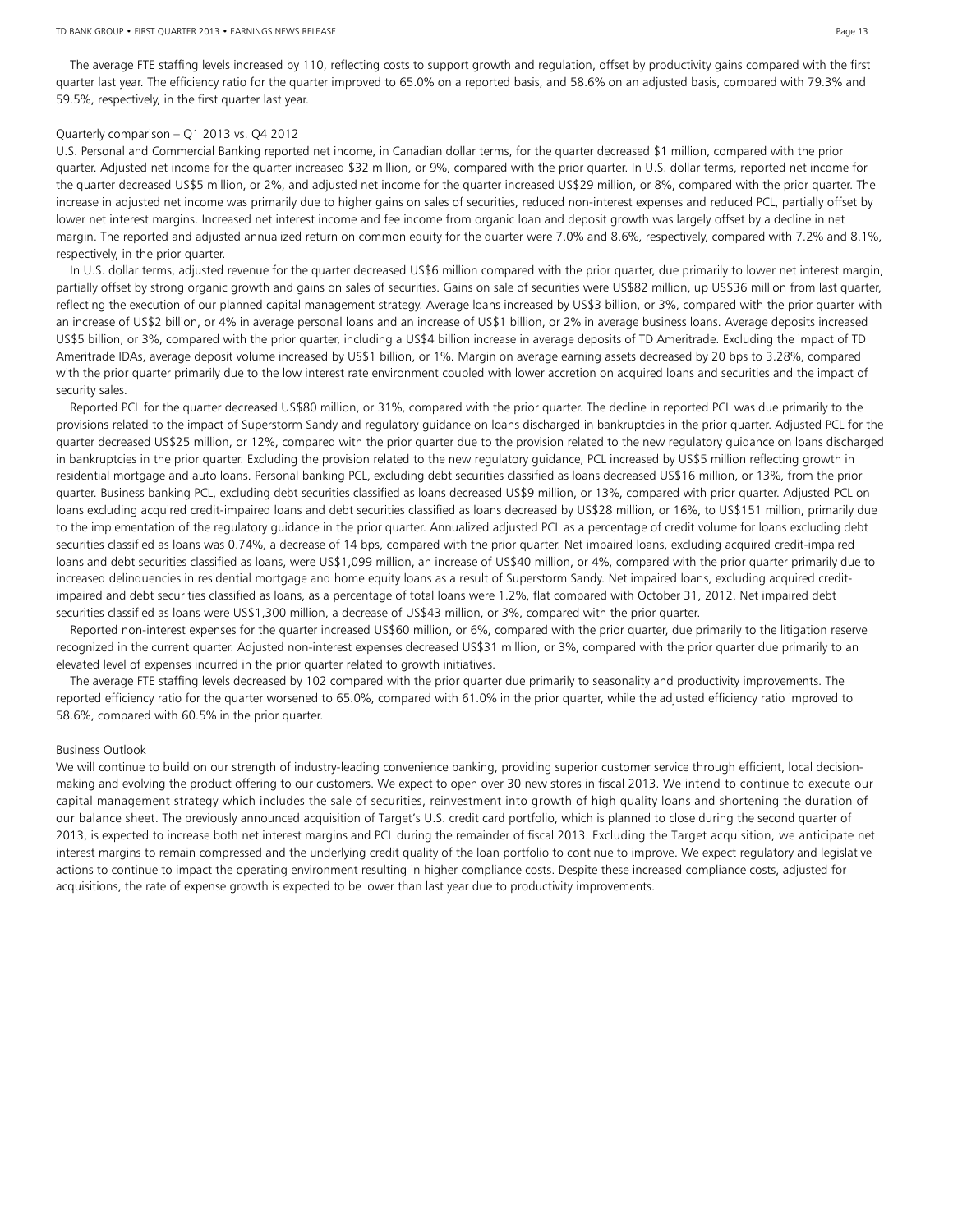| <b>TABLE 10: WHOLESALE BANKING</b>                                                                                                                                                                                                                                                                                                                                                                                                                                                                       |   |                            |               |            |      |                   |            |               |  |  |
|----------------------------------------------------------------------------------------------------------------------------------------------------------------------------------------------------------------------------------------------------------------------------------------------------------------------------------------------------------------------------------------------------------------------------------------------------------------------------------------------------------|---|----------------------------|---------------|------------|------|-------------------|------------|---------------|--|--|
| (millions of Canadian dollars, except as noted)                                                                                                                                                                                                                                                                                                                                                                                                                                                          |   | For the three months ended |               |            |      |                   |            |               |  |  |
|                                                                                                                                                                                                                                                                                                                                                                                                                                                                                                          |   | January 31                 |               | October 31 |      |                   | January 31 |               |  |  |
|                                                                                                                                                                                                                                                                                                                                                                                                                                                                                                          |   | 2013                       |               | 2012       |      |                   | 2012       |               |  |  |
| Net interest income (TEB)                                                                                                                                                                                                                                                                                                                                                                                                                                                                                |   | 483                        |               | 481        |      |                   | 443        |               |  |  |
| Non-interest income                                                                                                                                                                                                                                                                                                                                                                                                                                                                                      |   | 116                        |               | 244        |      |                   | 240        |               |  |  |
| Total revenue                                                                                                                                                                                                                                                                                                                                                                                                                                                                                            |   | 599                        |               | 725        |      |                   | 683        |               |  |  |
| Provision for credit losses                                                                                                                                                                                                                                                                                                                                                                                                                                                                              |   | (5)                        |               | 8          |      |                   | 12         |               |  |  |
| Non-interest expenses                                                                                                                                                                                                                                                                                                                                                                                                                                                                                    |   | 393                        |               | 374        |      |                   | 406        |               |  |  |
| Net income                                                                                                                                                                                                                                                                                                                                                                                                                                                                                               |   | 159                        |               | 309        |      |                   | 194        |               |  |  |
| Selected volumes and ratios                                                                                                                                                                                                                                                                                                                                                                                                                                                                              |   |                            |               |            |      |                   |            |               |  |  |
| Trading-related revenue                                                                                                                                                                                                                                                                                                                                                                                                                                                                                  |   | 291                        | \$            | 316        |      | \$                | 380        |               |  |  |
| Risk-weighted assets (billions of dollars) <sup>1</sup>                                                                                                                                                                                                                                                                                                                                                                                                                                                  |   | 50                         |               | 43         |      |                   | 51         |               |  |  |
| Return on common equity <sup>2</sup>                                                                                                                                                                                                                                                                                                                                                                                                                                                                     |   | 15.0                       | $\frac{0}{0}$ | 30.3       | $\%$ |                   | 18.7       | $\frac{0}{0}$ |  |  |
| Efficiency ratio                                                                                                                                                                                                                                                                                                                                                                                                                                                                                         |   | 65.6                       | $\frac{0}{0}$ | 51.6       | $\%$ |                   | 59.4       | $\frac{0}{0}$ |  |  |
| Average number of full-time equivalent staff                                                                                                                                                                                                                                                                                                                                                                                                                                                             |   | 3,470                      |               | 3,545      |      |                   | 3,538      |               |  |  |
| $\mathbf{A} = \mathbf{A} \mathbf{A}$ . The set of the set of the set of the set of the set of the set of the set of the set of the set of the set of the set of the set of the set of the set of the set of the set of the set of the set of<br>$\mathbf{r} \cdot \mathbf{r} = \mathbf{r} \cdot \mathbf{r}$ . The set of the set of the set of the set of the set of the set of the set of the set of the set of the set of the set of the set of the set of the set of the set of the set of the set of | . |                            | .             |            |      | $\cdots$ $\cdots$ |            |               |  |  |

Effective Q1 2013, amounts are calculated in accordance with the Basel III regulatory framework, excluding Credit Valuation Adjustment (CVA) capital in accordance with OSFI quidance and are presented based on the "all-in" methodology. In 2012, amounts were calculated in accordance with the Basel II regulatory framework inclusive of Market Risk Amendments.

 Effective Q1 2012, the Bank revised its methodology for allocating capital to its business segments to align with the common equity capital requirements under Basel III inclusive of CVA capital at a 7% Common Equity Tier 1 ratio.

# Quarterly comparison – Q1 2013 vs. Q1 2012

Wholesale Banking net income for the quarter was \$159 million, a decrease of \$35 million, or 18%, compared with the first quarter last year. The decrease in earnings was primarily due to lower trading-related revenue, partially offset by lower non-interest expenses and a PCL recovery. The annualized return on common equity for the quarter was 15.0%, compared with 18.7% in the first quarter last year.

 Wholesale Banking revenue is derived primarily from capital markets services and corporate lending. The capital markets businesses generate revenue from advisory, underwriting, trading, facilitation, and trade execution services. Revenue for the quarter was \$599 million, a decrease of \$84 million, or 12%, compared with the first quarter last year. This was primarily due to lower fixed income trading in a moderated market environment and was impacted by negative valuation adjustments on derivatives. Investment banking fees decreased from strong levels in the first quarter last year due to lower financial advisory volumes. Partially offsetting these decreases were higher equity trading revenue and credit origination fees.

PCL for the quarter was a net recovery of \$5 million, an improvement of \$17 million, compared to the first quarter last year. Recoveries in the current quarter of previously recorded provisions were partially offset by the accrual cost of credit protection. In the same quarter last year, PCL was related to a provision against a single merchant banking exposure and the accrual cost of credit protection.

 Non-interest expenses for the quarter were \$393 million, a decrease of \$13 million, or 3%, compared with the first quarter last year due to lower variable compensation commensurate with reduced revenue.

 Risk-weighted assets were \$50 billion as at January 31, 2013, a decrease of \$1 billion, or 2%, compared with January 31, 2012. The decrease was primarily due to the reduction in exposures and tightening credit spreads, partially offset by the implementation of the Basel III regulatory framework.

# Quarterly comparison – Q1 2013 vs. Q4 2012

Wholesale Banking net income for the quarter decreased by \$150 million, or 49%, compared with the prior quarter. The decrease was largely due to reduced security gains in the investment portfolio. The annualized return on common equity for the quarter was 15.0%, compared with 30.3% in the prior quarter.

 Revenue for the quarter decreased \$126 million, or 17%, compared with the prior quarter, primarily due to lower securities gains in the investment portfolio and was impacted by negative valuation adjustments on derivatives. The decrease was partially offset by higher revenue in fixed income, currency and credit trading on improved client flows and higher volatility in the latter half of the quarter. Investment banking saw good results in both quarters due to strong debt underwriting volumes.

PCL for the quarter was a recovery of \$5 million, compared with an \$8 million provision in the prior quarter. PCL in the prior quarter included a single name in the investment portfolio and the accrual cost of credit protection.

 Non-interest expenses for the quarter increased by \$19 million, or 5%, compared with the prior quarter, due to higher variable compensation expense as a result of improved capital markets revenue, partially offset by lower operating expenses.

 Risk-weighted assets as at January 31, 2013 increased by \$7 billion, or 16%, compared with October 31, 2012, primarily due to the implementation of the Basel III framework and increased exposures.

#### Business Outlook

We are encouraged by the early signs of improvement in capital markets and the economy, but remain cautious given the complexity of the risks and challenges that continue. A combination of fiscal challenges in Europe and the U.S., increased competition and the impact of regulatory and legislative actions will affect trading conditions in 2013. As economic conditions stabilize, we expect improved mergers and acquisitions and advisory revenue. We remain focused on growing our franchise, leveraging our capabilities and reducing our expenses in 2013.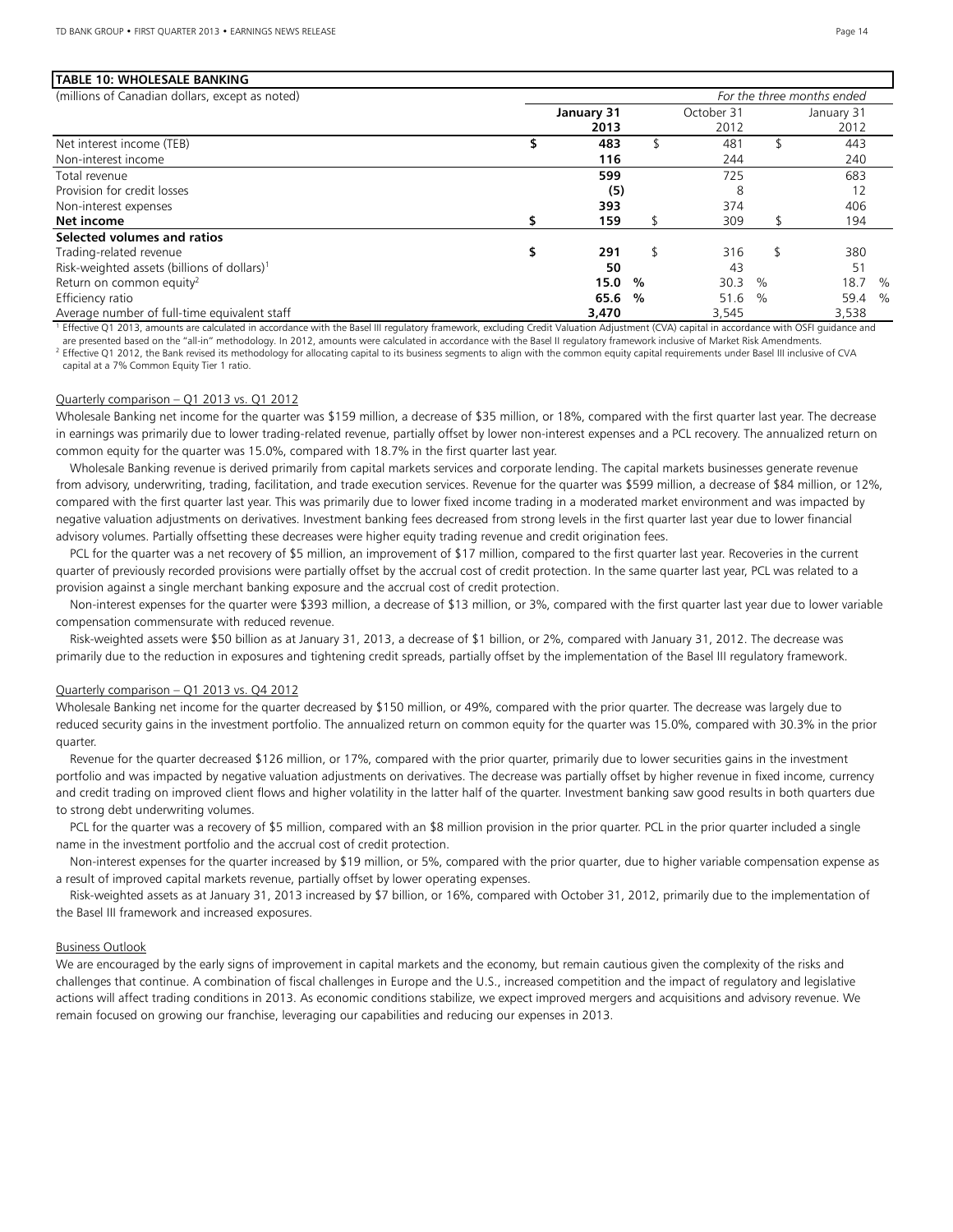| <b>TABLE 11: CORPORATE</b>                                                                             |                  |                            |            |            |  |  |  |
|--------------------------------------------------------------------------------------------------------|------------------|----------------------------|------------|------------|--|--|--|
| (millions of Canadian dollars)                                                                         |                  | For the three months ended |            |            |  |  |  |
|                                                                                                        | January 31       |                            | October 31 | January 31 |  |  |  |
|                                                                                                        | 2013             |                            | 2012       | 2012       |  |  |  |
| Net income (loss) – reported                                                                           | 19               |                            | $(127)$ \$ | (63)       |  |  |  |
| Adjustments for items of note: Decrease (increase) in net income <sup>1</sup>                          |                  |                            |            |            |  |  |  |
| Amortization of intangibles                                                                            | 56               |                            | 60         | 60         |  |  |  |
| Fair value of derivatives hedging the reclassified available-for-sale securities portfolio             | (24)             |                            | 35         | 45         |  |  |  |
| Fair value of credit default swaps hedging the corporate loan book, net of provision for credit losses |                  |                            |            |            |  |  |  |
| Integration charges, direct transaction costs, and changes in fair value of contingent consideration   |                  |                            |            |            |  |  |  |
| relating to the Chrysler Financial acquisition                                                         |                  |                            | 3          |            |  |  |  |
| Reduction to allowance for incurred but not identified credit losses <sup>2</sup>                      |                  |                            |            | (31)       |  |  |  |
| Total adjustments for items of note                                                                    | 32               |                            | 98         | 80         |  |  |  |
| Net income (loss) – adjusted                                                                           | 51               |                            | $(29)$ \$  | 17         |  |  |  |
| Decomposition of items included in net gain (loss) – adjusted                                          |                  |                            |            |            |  |  |  |
| Net corporate expenses                                                                                 | \$<br>$(134)$ \$ |                            | $(191)$ \$ | (92)       |  |  |  |
| Other                                                                                                  | 159              |                            | 136        | 83         |  |  |  |
| Non-controlling interests                                                                              | 26               |                            | 26         | 26         |  |  |  |
| Net income (loss) – adjusted                                                                           | 51               |                            | $(29)$ \$  | 17         |  |  |  |

For explanations of items of note, see the "Non-GAAP Financial Measures - Reconciliation of Adjusted to Reported Net Income" table in the "How We Performed" section of this document. <sup>2</sup> Beginning in 2013, the change in the "allowance for incurred but not identified credit losses" in the normal course of business relating to Canadian Personal and Commercial Banking and Wholesale Banking will be included in Corporate segment adjusted net income and will no longer be recorded as an item of note.

# Quarterly comparison – Q1 2013 vs. Q1 2012

Corporate segment's reported net income for the quarter was \$19 million, compared with a reported net loss of \$63 million in the first quarter last year. Adjusted net income was \$51 million, compared with an adjusted net income of \$17 million in the first quarter last year. The increased income was due to gains in treasury and other hedging activities and the reduction of the allowance for incurred but not identified credit losses relating to the Canadian loan portfolio, partially offset by higher net corporate expenses driven by increased employee benefit and strategic initiative costs.

### Quarterly comparison – Q1 2013 vs. Q4 2012

Corporate segment's reported net income for the quarter was \$19 million, compared with a reported net loss of \$127 million in the prior quarter. Adjusted net income was \$51 million, compared with an adjusted net loss of \$29 million in the prior quarter. The increased income was due to lower net corporate expenses and favourable other items. Expenses declined from the elevated level last quarter which included higher strategic and cost reduction initiative expenses and the timing of charges to the segments. Favourable other items include gains in treasury and other hedging activities and the reduction of the allowance for incurred but not identified credit losses relating to the Canadian loan portfolio.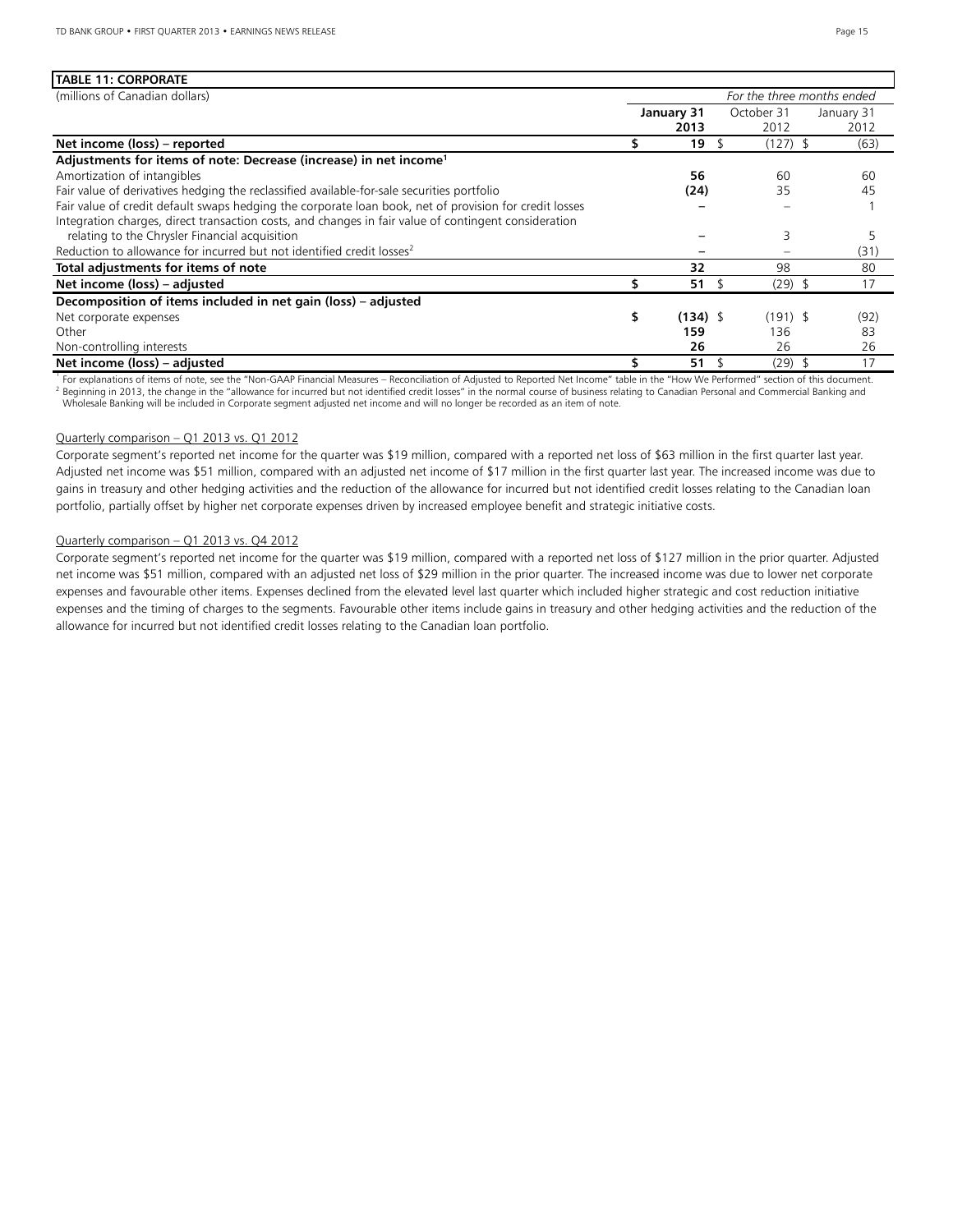# **SHAREHOLDER AND INVESTOR INFORMATION**

# **Shareholder Services**

| If you:                                                                                                                                                        | And your inquiry relates to:                                                                                                                                                                                                                                                                                 | Please contact:                                                                                                                                                                                                                                                                                                                                                  |
|----------------------------------------------------------------------------------------------------------------------------------------------------------------|--------------------------------------------------------------------------------------------------------------------------------------------------------------------------------------------------------------------------------------------------------------------------------------------------------------|------------------------------------------------------------------------------------------------------------------------------------------------------------------------------------------------------------------------------------------------------------------------------------------------------------------------------------------------------------------|
| Are a registered shareholder (your name<br>appears on your TD share certificate)                                                                               | Missing dividends, lost share certificates, estate<br>questions, address changes to the share register,<br>dividend bank account changes, the dividend<br>reinvestment plan, eliminating duplicate mailings of<br>shareholder materials or stopping (and resuming)<br>receiving annual and quarterly reports | <b>Transfer Agent:</b><br>CIBC Mellon Trust Company*<br>P.O. Box 700, Station B<br>Montreal, Quebec H3B 3K3<br>1-800-387-0825 (Canada and U.S. only)<br>or 416-682-3860<br>Facsimile: 1-888-249-6189<br>inquiries@canstockta.com or www.canstockta.com<br>*Canadian Stock Transfer Company Inc. acts as<br>administrative agent for CIBC Mellon Trust<br>Company |
| Hold your TD shares through the<br><b>Direct Registration System</b><br>in the United States                                                                   | Missing dividends, lost share certificates, estate<br>questions, address changes to the share register,<br>eliminating duplicate mailings of shareholder<br>materials or stopping (and resuming) receiving annual Providence, Rhode Island 02940-3006<br>and quarterly reports                               | <b>Co-Transfer Agent and Registrar</b><br>Computershare Shareowner Services LLC<br>P.O. Box 43006<br>or<br>250 Royall Street<br>Canton, Massachusetts 02021<br>1-866-233-4836<br>TDD for hearing impaired: 1-800-231-5469<br>Shareholders outside of U.S.: 201-680-6578<br>TDD shareholders outside of U.S: 201-680-6610<br>www.computershare.com                |
| <b>Beneficially own</b> TD shares that are held in<br>the name of an intermediary, such as a<br>bank, a trust company, a securities broker or<br>other nominee | Your TD shares, including questions regarding the<br>dividend reinvestment plan and mailings of<br>shareholder materials                                                                                                                                                                                     | Your intermediary                                                                                                                                                                                                                                                                                                                                                |

For all other shareholder inquiries, please contact TD Shareholder Relations at 416-944-6367 or 1-866-756-8936 or email tdshinfo@td.com. Please note that by leaving us an e-mail or voicemail message you are providing your consent for us to forward your inquiry to the appropriate party for response.

General Information Contact Corporate & Public Affairs: 416-982-8578

Products and services: Contact TD Canada Trust, 24 hours a day, seven days a week: 1-866-567-8888 French: 1-866-233-2323 Cantonese/Mandarin: 1-800-328-3698 Telephone device for the hearing impaired (TTY): 1-800-361-1180

Internet website: http://www.td.com Internet e-mail: customer.service@td.com

# Access to Quarterly Results Materials

Interested investors, the media and others may view this first quarter earnings news release, results slides, supplementary financial information, and the Report to Shareholders on the TD website at www.td.com/investor/.